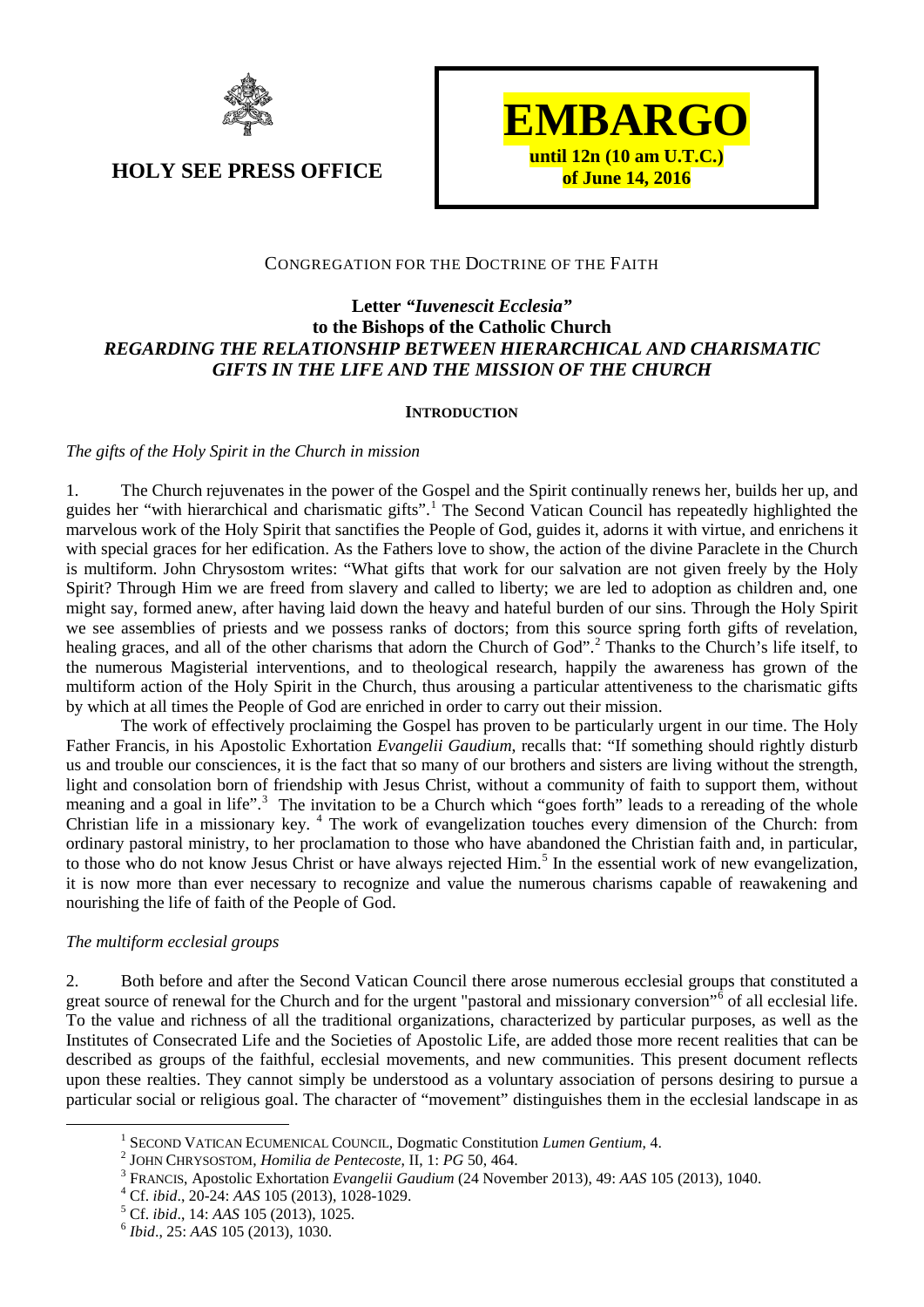much as they are powerfully dynamic realities. They are capable of provoking a particular attraction to the Gospel and offering a proposal of the Christian life which, basically global in outlook, touches every aspect of human existence. The gathering of the faithful into groups, with an intensely shared common existence in order to strengthen their life of faith, hope, and charity, expresses well the ecclesial dynamic as the mystery of communion for the sake of mission, and manifests itself as a sign of the unity of the Church in Christ. In such a sense, these ecclesial groups arising from a shared charism tend to have as their goal "the broad apostolic purpose of the Church".[7](#page-1-0) In this perspective, groups of the faithful, ecclesial movements, and new communities propose renewed forms of following Christ in which the *communio cum Deo* and the *communio fidelium* are deepened. Thus the attractiveness of the encounter with the Lord Jesus and the beauty of Christian existence lived in its integrity is brought to new social contexts. A particular form of mission and witness is also expressed in such an entity, encouraging the growth of both a lively awareness of the individual's Christian vocation as well as stable paths of Christian formation and ways of evangelical perfection. According to their diverse charisms, the faithful can share in this gathered entity in different states of life (lay faithful, ordained ministers and consecrated persons). In this way, they manifest the multiform richness of the ecclesial communion. The strong capacity of such an entity to gather people together constitutes a significant testimony to how the Church does not grow "through proselytism but 'through attraction'".<sup>[8](#page-1-1)</sup>

John Paul II addressed the representatives of the movements of the new communities. He recognized in them a "providential answer"[9](#page-1-2) arising from the Holy Spirit to the necessity of communicating in a persuasive manner the Gospel to the whole world, considering the grand processes of change in action at a global level, often marked by a strongly secularized culture. This leaven of the Spirit "has brought to the Church's life an unexpected newness which is sometimes even disruptive".<sup>[10](#page-1-3)</sup> The same Pontiff remembered that the time of "ecclesial maturity" has come for all of these ecclesial groups. This implies their full value and insertion "in the local Churches and in the parishes […] always remaining in communion with the pastors and attentive to their directions".[11](#page-1-4) These new realities fill the heart of the Church with joy and gratitude and are called to relate positively with all of the other gifts present in ecclesial life.

#### *Purpose of the present document*

3. The Congregation for the Doctrine of the Faith, with this present document, intends, in the light of the relationship between the "hierarchical and charismatic gifts", to underline those theological and ecclesiological elements whose comprehension will encourage a fruitful and ordered participation of the new groups in the communion and the mission of the Church. For this purpose, first, some key elements both of the doctrine of charisms found in the New Testament and of Magisterial reflection on these new entities are presented. Successively, based upon certain principles of systematic theology, identifying elements of both the hierarchical and charismatic gifts will be presented alongside some criteria for the discernment of the new ecclesial groups.

#### I. THE CHARISMS ACCORDING TO THE NEW TESTAMENT

### *Grace and charism*

4. "Charism" is the transcription of the Greek word *chárisma*, which, found frequently in the Pauline letters, also appears in the first letter of Peter. This term has a general sense of "generous gift" and, in the New Testament, is used only in reference to the divine gifts. In some passages, the context offers a more precise meaning (cf. *Rm* [12](#page-1-5):6; *1 Cor* 12:4-31; *1 Pt* 4:10), whose fundamental trait is the differentiated distribution of gifts.<sup>12</sup> In modern languages this is also the prevailing sense of words derived from this Greek term. Unlike the fundamental graces such as sanctifying grace, or the gifts of faith, of hope, and of charity, that are indispensable for every Christian, an individual charism need not be a gift given to all (cf. *1 Cor* 12:30). The charisms are particular gifts that the Spirit distributes "as He wishes" (*1 Cor* 12:11). In order to give an account of the necessary presence of the diverse

<span id="page-1-1"></span><span id="page-1-0"></span><sup>7</sup> SECOND VATICAN ECUMENICAL COUNCIL, Decree *Apostolicam Actuositatem*, 19. <sup>8</sup> FRANCIS, Apostolic Exhortation *Evangelii Gaudium*, 14: *AAS* 105 (2013), 1026; cf. BENEDICT XVI, *Homily in the Holy Mass of inauguration of the Fifth General Conference of the Latin-American Episcopacy and of the Caribbean at "La Aparecida"* (13 May 2007): *AAS* 99 (2007), 43.<br><sup>9</sup> JOHN PAUL II, *Discourse to those belonging to Ecclesial Movements and to the New Communities on the Vigil of* 

<span id="page-1-2"></span>

<span id="page-1-5"></span><span id="page-1-4"></span><span id="page-1-3"></span>Pentecost (30 May 1998), 7: Insegnamenti 21/1 (1998), 1123.<br><sup>10</sup> Ibid., 6: Insegnamenti 21/1 (1998), 1122.<br><sup>11</sup> Ibid., 8: Insegnamenti 21/1 (1998), 1124.<br><sup>12</sup> "There are different kinds of *charismata*" (1 *Cor* 12:4); "w "Each of us has the proper *chárisma* from God, one of one kind and one of another" (*1 Cor* 7:7).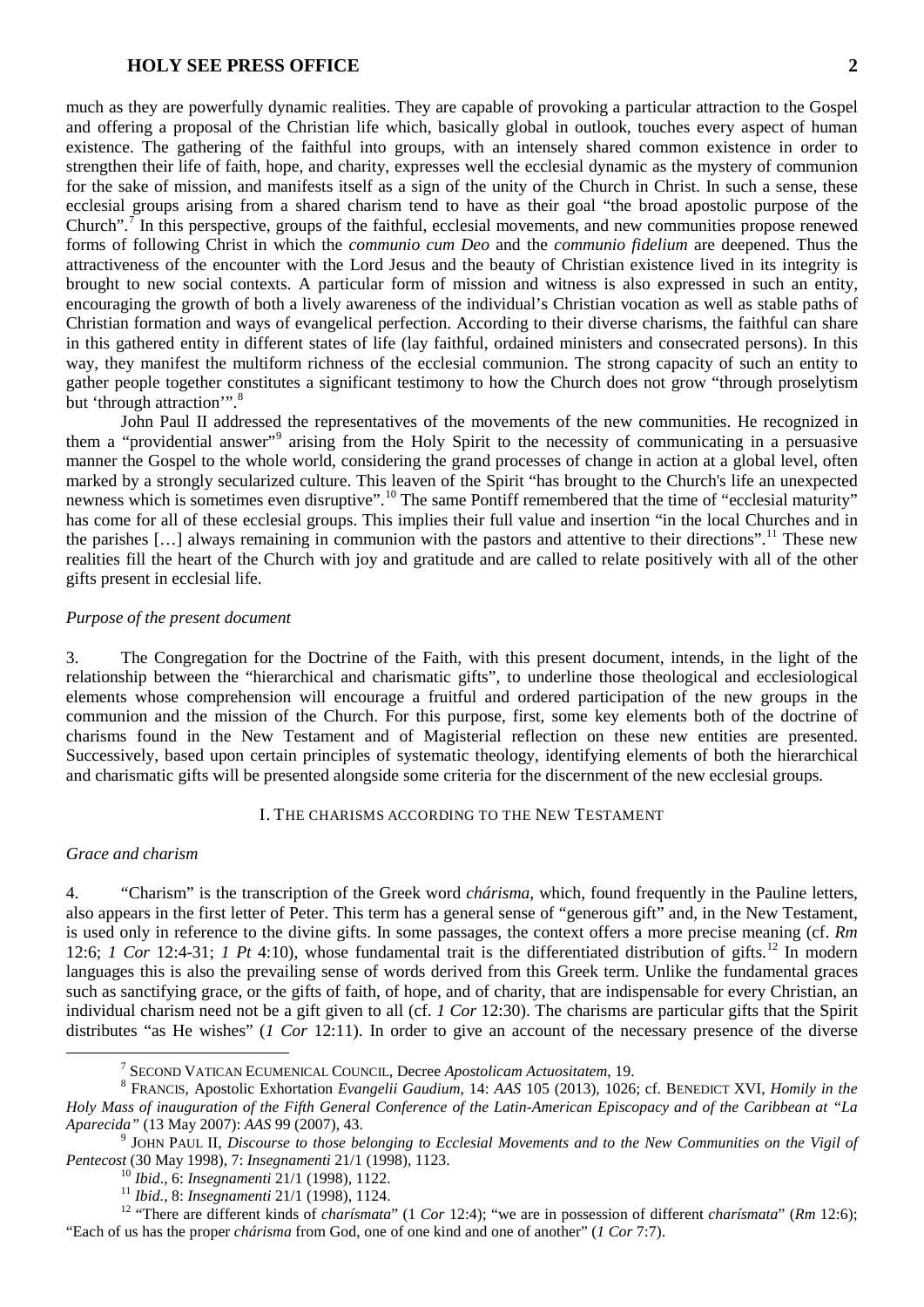charisms in the Church, the two most explicit texts (*Rm* 12:4-8; *1 Cor* 12:12-30) make use of a comparison with the human body: "For as in one body we have many parts, and all the parts do not have the same function, so we, though many, are one body in Christ and individually parts of one another. Since we have gifts that differ according to the grace given to us, let us exercise them" (*Rm* 12:4-6). Between the members of the body, this diversity does not constitute an anomaly to avoid, on the contrary, it is both necessary and productive. It makes possible the fulfilment of diverse life-giving functions. "If they were all one part, where would the body be? But as it is there are many parts but one body" (*1 Cor* 12:19-20). A close relationship between the particular charisms (*charísmata*) and the grace of God is affirmed by Paul in *Rm* 12:6 and by Peter in *1 Pt* 4:10.<sup>[13](#page-2-0)</sup> The charisms are recognized as a manifestation of the "multiform grace of God" (*1 Pt* 4:10). They are not, therefore, simply human capacities. Their divine origin is expressed in different ways: according to some texts they come from God (cf. *Rm* 12:3; *1 Cor* 12:28; *2 Tm* 1:6; *1 Pt* 4:10); according to *Eph* 4:7, they come from Christ; according to *1 Cor* 12:4-11, from the Spirit. As this last passage is the most insistent (it mentions the Spirit seven times), the charisms are usually presented as "manifestations of the Spirit" (*1 Cor* 12:7). It is clear, nonetheless, that this attribution is not exclusive and does not contradict the preceding two. The gifts of God always imply the entire Trinitarian horizon, as theology has affirmed from its beginning, both in the West and in the East.<sup>[14](#page-2-1)</sup>

#### *Gifts given "for the good of all" and the primacy of charity*

5. In *1 Cor* 12:7 Paul declares that "To each individual the manifestation of the Spirit is given *for some benefit*". Many translations add "for the benefit of all" because the majority of charisms mentioned by the Apostle, even if not all, are directly for the benefit of all. This orientation toward the edification of all has been well understood, for example, by St. Basil the Great, when he says: "These gifts are received by each one more for others than for themselves […]. In the common life it is necessary that the power of the Holy Spirit, given to one, be transmitted to all. The one who lives for oneself, may have a charism, but it remains useless, hidden away inactive, because it remains buried within the self".<sup>[15](#page-2-2)</sup> Paul, nevertheless, does not deny that a charism may be useful solely for the person who has received it. Such is the case with speaking in tongues, which, in this respect, is different from the gift of prophecy.<sup>[16](#page-2-3)</sup> The charisms that have a common usefulness, be they charisms of the word (of wisdom, of knowledge, of prophecy, of exhortation) or of action (of powers, of ministry, of governance); they also have a personal usefulness, because their service of the common good favors the growth of charity in those who possess them. Paul observes, regarding this, that, if one lacks charity, even the highest charisms do not help their recipient (cf. *1 Cor* 13:1-3). A stern passage from the Gospel of Matthew (*Mt* 7:22-23) expresses the same reality: the exercise of the more visible charisms (prophecy, exorcisms, miracles) can unfortunately coexist with the absence of an authentic relationship with the Savior. Consequently, Peter as much as Paul insists on the necessity of directing all of the charisms towards charity. Peter offers a general rule: "As each one has received a gift, use it to serve one another as good stewards of God's varied grace" (*1 Pt* 4:10). Paul is concerned in particular about the use of the charisms in gatherings of the Christian community and says: "Everything should be done for building up" (*1 Cor* 14:26).

#### *The variety of charisms*

6. In some texts we find a list of charisms, sometimes summarized (cf. *1 Pt* 4:10), other times more detailed (cf. *1 Cor* 12:8-10, 28-30; *Rm* 12:6-8). Among those listed there are exceptional gifts (of healing, of mighty deeds, of variety of tongues) and ordinary gifts (of teaching, of service, of beneficence), ministries for the guidance of the community (cf. *Eph* 4:11) and gifts given through the imposition of the hands (cf. *1 Tim* 4:14; *2 Tim* 1:6). It is not always clear that these gifts are considered "charisms" in the strict sense of the term. The exceptional gifts mentioned repeatedly in *1 Cor* 12-14, disappear from the latter texts: the list of *Rm* 12:6-8 presents only the less visible charisms, that have an ongoing usefulness for the life of the Christian community. None of these lists claims to be exhaustive. Elsewhere, for example, Paul suggests that the choice of celibacy for the love of Christ should be

<span id="page-2-1"></span><span id="page-2-0"></span><sup>&</sup>lt;sup>13</sup> In Greek, the two words (*chárisma* and *cháris*) have the same root.<br><sup>14</sup> Cf. ORIGEN, *De principiis*, I, 3, 7: *PG* 11, 153: "What is called the gift of the Spirit is passed on through the work of the Spirit is pass

<span id="page-2-3"></span><span id="page-2-2"></span><sup>&</sup>lt;sup>15</sup> BASIL OF CAESAREA, *Regulae fusius Tractae*, 7, 2: *PG* 31, 933-934.<br><sup>16</sup> "Whoever speaks in a tongue builds himself up, but whoever prophesies builds up the Church" (*I Cor* 14:4). The Apostle does not reject the gift of glossolalia, a charism of prayer useful for the personal relationship with God, and he recognizes it as an authentic charism, although not directly having a communal benefit: "I give thanks to God that I speak in tongues more than any of you, but in the Church I would rather speak five words with my mind, so as to instruct others also, than ten thousand words in a tongue" (*I Cor* 14:18-19).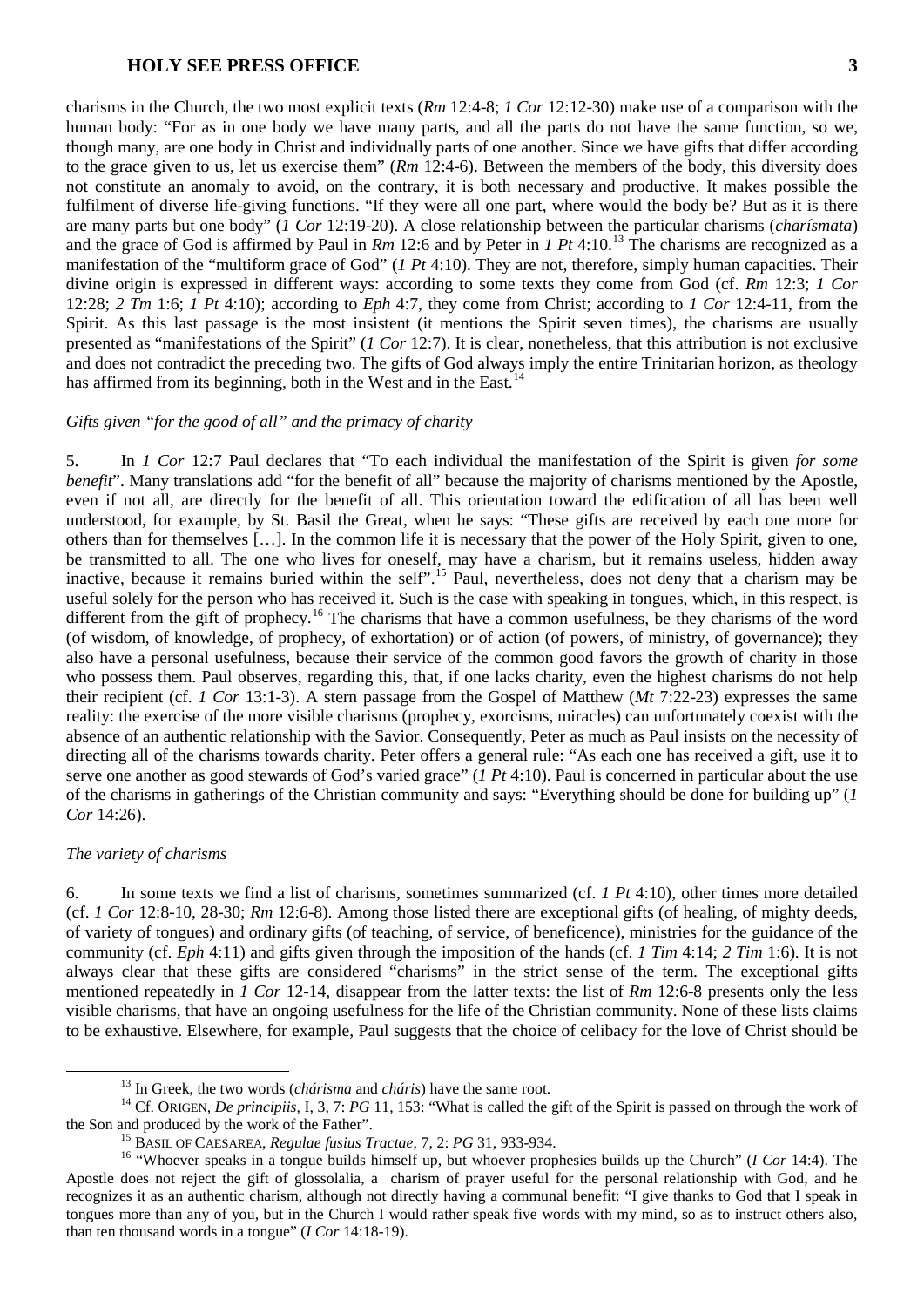understood as the fruit of a charism, as should that of matrimony (cf. *1 Cor* 7:7 in the context of the whole chapter). The examples he gives depend on the level of development reached in the Churches of the time and are susceptible, therefore, to further additions. The Church, in fact, always grows over time thanks to the vivifying action of the Spirit.

#### *The proper exercise of the charisms in the ecclesial community*

7. From the above observations, it emerges that the Scriptural texts do not present an opposition between the diverse charisms; rather they see a harmonic connection and complimentarity between them. The antithesis between an institutional Church of the Judeo-Christian type and a charismatic Church of the Pauline type, affirmed by certain reductive ecclesial interpretations, in reality lacks a foundation in the texts of the New Testament. Far from situating the charisms on one side and the institutional entity on the other, opposing a Church "of charity" and a Church "of the institution," Paul gathers in one list the recipients of the charisms of authority and teaching, of charisms that are useful to the ordinary life of the community, and of the more striking charisms.<sup>[17](#page-3-0)</sup> Paul himself describes his ministry as an Apostle as a ministry "of the Spirit" (*2 Cor* 3:8). He feels invested with authority (*exousía*), given him by the Lord (cf. *2 Cor* 10:8; 13:10), an authority that extends also towards charismatics. Both he and Peter give the charismatics instructions on the way to exercise their charisms. Their attitude is, above all, one of favorable welcoming; they are convinced of the divine origin of the charisms; they do not, however, consider these gifts as authorizing one to withdraw the obedience owed towards the ecclesial hierarchy, or as bestowing the right to an autonomous ministry. Paul shows himself to be aware of the drawbacks that a disordered exercise of the charisms can provoke in the Christian community.<sup>[18](#page-3-1)</sup> The Apostle, therefore, intervenes, with authority, to establish precise rules for the exercise of charisms "in the Church" (*1 Cor* 14:19-28), that is, in the gatherings of the community (cf. *1 Cor* 14:23-26). He limits, for example, the exercise of glossolalia.[19](#page-3-2) Similar rules are also given for the gift of prophecy (cf. *1 Cor* 14:29-31).<sup>[20](#page-3-3)</sup>

#### *Hierarchical and charismatic gifts*

8. In summary, from an examination of the biblical texts regarding the charisms, it emerges that the New Testament, while not offering a complete systematic teaching, presents affirmations of great importance that orientate ecclesial reflection and practice. One must also recognize that we do not find a univocal use of the term "charism"; rather a variety of meanings are observable, which theological reflection and the Magisterium help us to understand in the context of the complete vision of the mystery of the Church. In the present document the attention is placed on the binomial highlighted in paragraph 4 of the Dogmatic Constitution *Lumen Gentium* which speaks of "hierarchical gifts and charismatic gifts". The relationship between them appears close and well-articulated. They have the same origin and the same purpose. They are gifts of God, of the Holy Spirit, of Christ, given to contribute, in diverse ways, to the edification of the Church. He who has received the gift to lead in the Church has also the responsibility of keeping watch over the good exercise of the other charisms, in such a manner that all contribute to the good of the Church and to its evangelizing mission, knowing well that the Holy Spirit distributes the charismatic gifts to whomever he desires (cf. *1 Cor* 12:11). The same Spirit gives to the hierarchy of the Church the capacity to discern the authenticity of the charisms, to welcome them with joy and gratitude, to promote them generously, and to accompany them with vigilant paternity. History itself testifies to the multiform action of the Spirit, through which the Church, "built upon the foundation of the Apostles and prophets, with Christ Jesus Himself as the capstone" (*Eph* 2:20), lives her mission in the world.

<span id="page-3-0"></span><sup>&</sup>lt;sup>17</sup> Cf. *1 Cor* 12:28: "Some people God has designated in the Church to be, first, Apostles; second, prophets; third, teachers; then, mighty deeds; then, gifts of healing, assistance, administration, and varieties of tong

<span id="page-3-1"></span> $18$  In the communal gatherings, the overabundance of the charismatic manifestations can create hardships, producing an atmosphere of rivalry, disorder and confusion. Less gifted Christians risk developing an inferiority complex (cf. *1 Cor*  12:15-16); while the great charismatics may be tempted to assume airs of pride and arrogance (cf. *1 Cor* 12:21).

<span id="page-3-2"></span> $\frac{19}{19}$  If in the assembly nobody is found capable of interpreting the mysterious words of the one speaking in tongues, Paul instructs the latter to remain silent. If there is an interpreter, Paul allows that two or, at most three, people may speak in

<span id="page-3-3"></span>tongues (cf. *1 Cor* 14:27-28).<br><sup>20</sup> Paul does not accept the idea of an uncontainable prophetic inspiration; he instead affirms that "Indeed, the spirits"<br>20 Paul does not accept the idea of an uncontainable prophetic in of prophets are under the prophets' control, since He is not the God of disorder but of peace" (*1 Cor* 14:32-33). He affirms that "If anyone thinks that he is a prophet or a spiritual person, he should recognize that what I am writing to you is a commandment of the Lord. If anyone does not acknowledge this, he is not acknowledged" (*1 Cor* 14:37-39). He concludes, however, positively by inviting them to strive eagerly for the gift of prophecy and not to prohibit speaking in tongues (cf. *1 Cor* 14:39).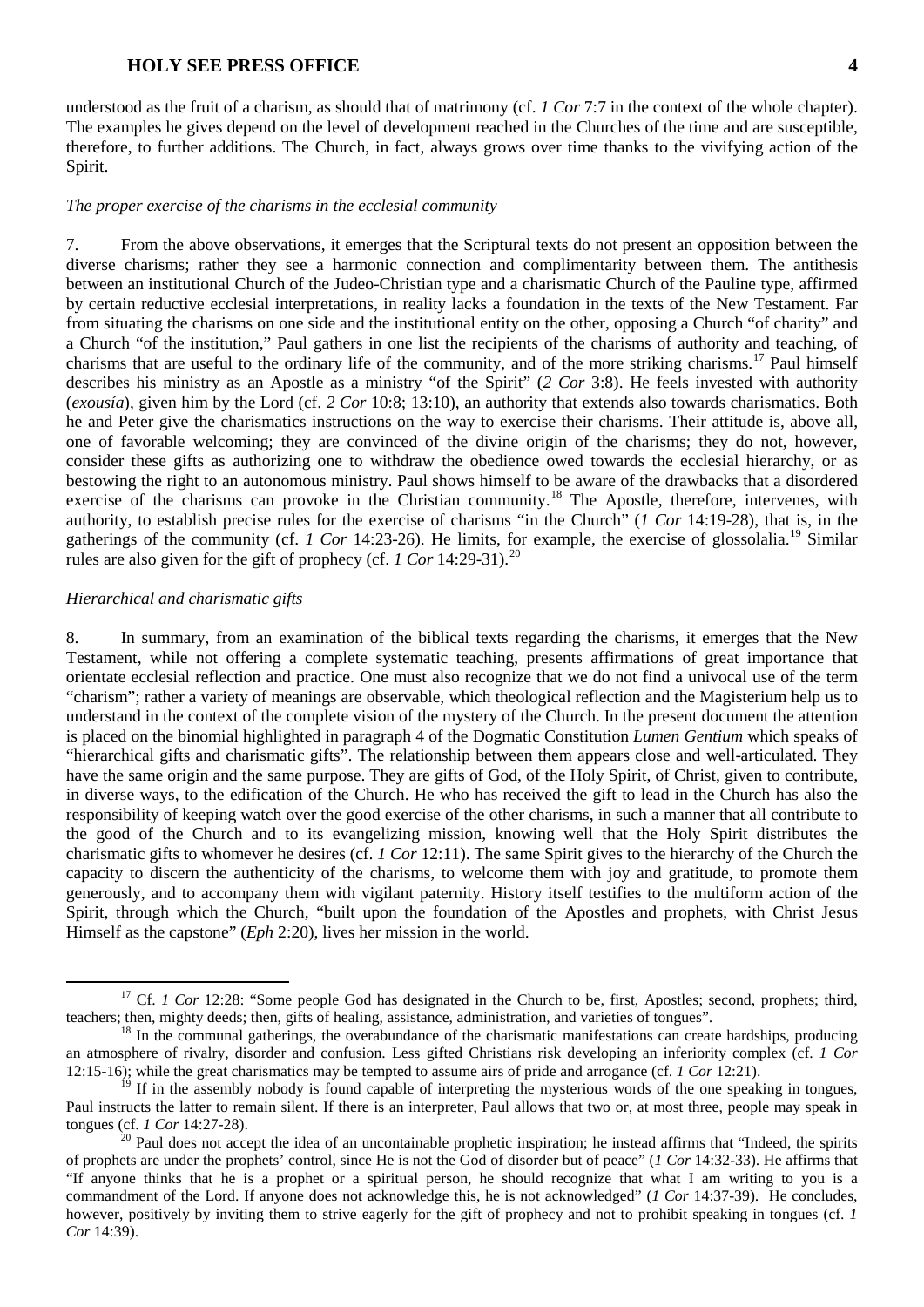## II. THE RELATIONSHIP BETWEEN THE HIERARCHICAL AND THE CHARISMATIC GIFTS IN THE RECENT MAGISTERIUM

#### *The Second Vatican Council*

9**.** Although there has never been a shortage of different charisms arising in the temporal course of ecclesial history, nonetheless, only in recent times has a systematic reflection on them been developed. While the doctrine of the charisms occupies a significant space in the Magisterium of Pius XII as expressed in *Mystici Corporis*, *[21](#page-4-0)* a decisive step forward in the adequate understanding of the relationship between the hierarchical and charismatic gifts is taken with the teaching of the Second Vatican Council. The relevant passages regarding this theme<sup>[22](#page-4-1)</sup> reveal in the life of the Church, in addition to the Word of God, written and transmitted, to the sacraments, and to the ordained hierarchical ministry, the presence of gifts, of special gifts or charisms, distributed by the Spirit among the faithful of every condition. The passage most emblematic in this regard is to be found in *Lumen Gentium* 4: "The Church, which the Spirit guides in the way of all truth (cf. *Jn* 16: 13) and which He unifies in communion and in works of ministry, He both equips and directs with hierarchical and charismatic gifts and adorns with His fruits (cf. *Eph* 4:11-12, *1 Cor* 12:4, *Gal* 5:22)".<sup>[23](#page-4-2)</sup> In such a manner, the Dogmatic Constitution *Lumen Gentium*, in presenting the gifts mediated through the Spirit, precisely through the distinction between the diverse hierarchical and charismatic gifts, highlights their difference in unity. The affirmations in *Lumen Gentium* 12 regarding charismatic phenomena also appear significant in the context of the participation of the People of God in the prophetic office of Christ. One recognizes that the Holy Spirit does not limit Himself to this as "it is not only through the sacraments and the ministries of the Church that the Holy Spirit sanctifies and leads the People of God and enriches it with virtues", but: "He distributes special graces among the faithful of every rank. By these gifts He makes them fit and ready to undertake the various tasks and offices which contribute toward the renewal and building up of the Church".

Finally, their multiformity and providentiality are described: "These charisms, whether they be the more outstanding or the more simple and widely diffused, are to be received with thanksgiving and consolation for they are perfectly suited to and useful for the needs of the Church".<sup>[24](#page-4-3)</sup> Analogous reflections are also found in the conciliar Decree on the Apostolate of the Laity.<sup>[25](#page-4-4)</sup> This same document affirms that such gifts are not to be considered optional in the life of the Church; rather "from the acceptance of these charisms, including those which are more elementary, there arises for each believer the right and duty to use them in the Church and in the world for the good of men and the building up of the Church, in the freedom of the Holy Spirit".<sup>[26](#page-4-5)</sup> The authentic charisms, therefore, come to be considered as gifts of indispensable importance for the life and mission of the Church. Finally, conciliar teaching constantly recognizes the essential role of pastors in the discernment of the charisms and their ordered exercise within the ecclesial communion.<sup>[27](#page-4-6)</sup>

### *The post-conciliar Magisterium*

10. In the period following the Second Vatican Council, the interventions of the Magisterium on this topic multiplied.<sup>[28](#page-4-7)</sup> The growing vitality of the new movements, groups of the faithful, and ecclesial communities,

<span id="page-4-1"></span><span id="page-4-0"></span><sup>&</sup>lt;sup>21</sup> PIUS XII, Encyclical Letter *Mystici Corporis* (29 June 1943): *AAS* 35 (1943), 206-230.<br><sup>22</sup> Cf. SECOND VATICAN ECUMENICAL COUNCIL, Dogmatic Constitution *Lumen Gentium*, 4, 7, 11, 12, 25, 30, 50;<br>Dogmatic Constituti

<span id="page-4-4"></span><span id="page-4-3"></span><span id="page-4-2"></span><sup>&</sup>lt;sup>23</sup> ID., Dogmatic Constitution *Lumen Gentium*, 4.<br><sup>24</sup> Ibid., 12.<br><sup>25</sup> Cf. SECOND VATICAN ECUMENICAL COUNCIL, Decree *Apostolicam Actuositatem*, 3: "For the exercise of this apostolate, the Holy Spirit who sanctifies the People of God through ministry and the sacraments gives the faithful special gifts also (cf. *1 Cor* 12:7), 'allotting them to everyone according as He wills' (*1 Cor* 12:11) in order that individuals, administering grace to others just as they have received it, may also be 'good stewards of the manifold grace of God' (*1 Pt* 4:10), to build up

<span id="page-4-6"></span><span id="page-4-5"></span>the whole body in charity (cf. *Eph* 4:16)".<br><sup>26</sup> *Ibid*. <sup>26</sup> *Ibid*. 27 Cf. SECOND VATICAN ECUMENICAL COUNCIL, Dogmatic Constitution *Lumen Gentium*, 12: "judgment as to their genuinity and proper use belongs to those who are appointed leaders in the Church, to whose special competence it belongs, not indeed to extinguish the Spirit, but to test all things and hold fast to that which is good (cf. *1 Ts* 5:12 and 19-21)". Although this refers immediately to the discernment of extraordinary gifts, by analogy, what is stated here applies generically for every

<span id="page-4-7"></span>Cf. e.g. PAUL VI, Apostolic Exhortation *Evangelii nuntiandi* (8 December 1975), 58: *AAS* 68 (1976), 46-49; CONGREGATION FOR THE RELIGIOUS AND SECULAR INSTITUTES-CONGREGATION FOR BISHOPS, Directive Note *Mutuae*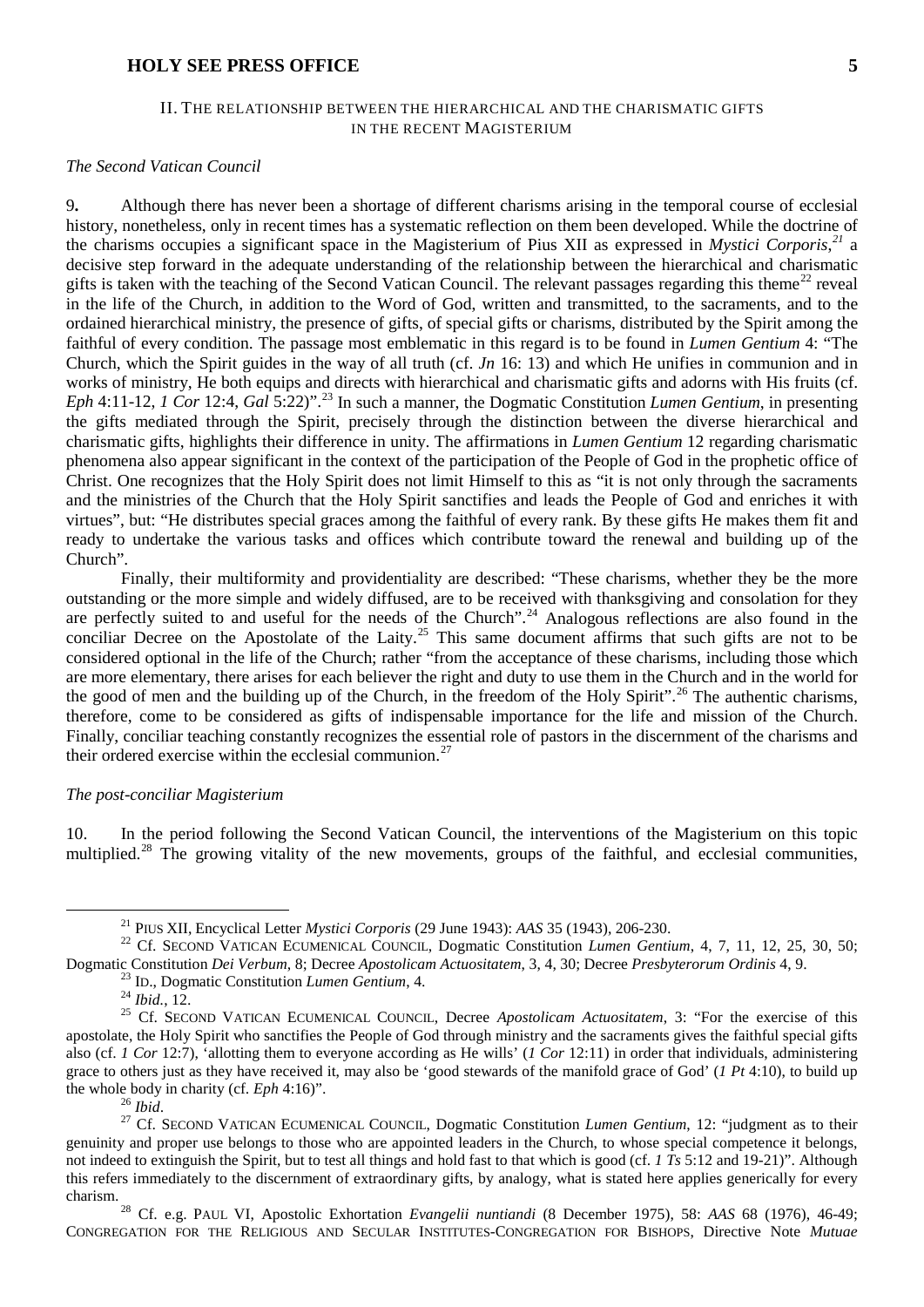together with the need to specify the place of Consecrated Life within the Church contributed to this.<sup>[29](#page-5-0)</sup> John Paul II. in his Magisterium, insists particularly on the principle of the *coessentiality* of these gifts: "I have often had occasion to stress that there is no conflict or opposition in the Church between the institutional dimension and the charismatic dimension, of which movements are a significant expression. Both are co-essential to the divine constitution of the Church founded by Jesus, because they both help to make the mystery of Christ and his saving work present in the world".<sup>[30](#page-5-1)</sup> Pope Benedict XVI, in addition to confirming the coessentiality of the gifts, deepened the affirmation of his predecessor, remembering that "in the Church the essential institutions are also charismatic and indeed the charisms must, in one way or another, be institutionalized to have coherency and continuity. Hence, both dimensions originate from the same Holy Spirit for the same Body of Christ, and together they concur to make present the mystery and the salvific work of Christ in the world".<sup>[31](#page-5-2)</sup> The hierarchical gifts and the charismatic gifts are thus reciprocally related from their very origins. Finally, the Holy Father Francis, has recalled "the harmony" that the Spirit creates between the diverse gifts and has called the charismatic groups to a missionary openness, to the necessary obedience to pastors, and to maintain ecclesial communion,  $32$  because "it is within the community that the gifts the Father showers upon us bloom and flourish; and it is in the bosom of the community that one learns to recognize them as a sign of his love for all his children."<sup>[33](#page-5-4)</sup> Summarizing, therefore, it is possible to recognize a convergence in the recent Magisterium on the coessentiality between the hierarchical and charismatic gifts. Their opposition, and equally their juxtaposition, would be symptomatic of an error or insufficient comprehension of the action of the Holy Spirit in the life and mission of the Church.

### III. THEOLOGICAL FOUNDATION OF THE RELATIONSHIP BETWEEN THE HIERARCHICAL AND CHARISMATIC GIFTS

### *Trinitarian and Christological horizons of the gifts of the Holy Spirit*

11. In order to grasp the profound reasons of the relationship between the hierarchical and charismatic gifts, it is opportune to recall their theological foundation. In fact, the necessity of overcoming every sterile contraposition or extrinsic juxtaposition between the hierarchical and charismatic gifts is required by the economy of salvation itself, which embraces the intrinsic relation between the missions of the Word incarnate and of the Holy Spirit. In reality, every gift of the Father implies the reference to the joint and differentiated actions of the divine missions: every gift comes from the Father, through the Son, in the Holy Spirit. The gift of the Spirit in the Church is bound to the mission of the Son, accomplished definitively in his Paschal Mystery. Jesus Himself connects the fulfilment of his mission to the sending of the Spirit upon the community of believers.<sup>[34](#page-5-5)</sup> Through this, the Holy Spirit can in no way inaugurate an economy other than that of the divine incarnate *Logos*, crucified and risen.[35](#page-5-6) In truth, the whole sacramental economy of the Church is the pneumatological realization of the Incarnation: the Holy Spirit, therefore, comes to be considered by Tradition as the soul of the Church which is the Body of Christ. The action of God in history always implies the relationship between the Son and the Holy Spirit, who, in Irenaeus of Lyon's

 $\overline{a}$ 

*relationis* (14 May 1978), *AAS* 70 (1978), 473-506; JOHN PAUL II, Apostolic Exhortation *Christifideles Laici* (30 December 1988): *AAS* 81 (1989), 393-521; Apostolic Exhortation *Vita Consecrata* (25 March 1996): *AAS* 88 (1996), 377-486.

<span id="page-5-0"></span><sup>29</sup> The affirmation of the above-mentioned interdicasterial document *Mutuae relationes* is emblematic. It underlines in paragraph 34 that: "It would be a serious mistake to make the two realities –religious life and ecclesial structures– independent one of the other, or to oppose one to the other as if they could subsist as two distant entities, one charismatic, the other institutional. Both elements, namely the spiritual gifts and the ecclesial structures form one, even though complex, reality".<br><sup>30</sup> JOHN PAUL II, *Message to the participants of the World Congress of Ecclesial Movements pr* 

<span id="page-5-1"></span>*Pontifical Council for the Laity* (27 May 1998), 5: *Insegnamenti* 21/1 (1998), 1065; cf. also ID., *The ecclesial movements gathered for an international colloquium* (2 March 1987): *Insegnamenti* 10/1 (1987), 476-479.

<span id="page-5-2"></span><sup>&</sup>lt;sup>31</sup> BENEDICT XVI, *Discourse to the participants on the pilgrimage promoted by the fraternity of Communion and Liberation* (24 March 2007): *Insegnamenti* 3/1 (2007), 558.<br><sup>32</sup> "Journeying together in the Church, under the guidance of her pastors who possess a special charism and ministry,

<span id="page-5-3"></span>is a sign of the working of the Holy Spirit. Having a sense of the Church is something fundamental for every Christian, every community and every movement": FRANCIS, *Homily for the Solemnity of Pentecost* (19 May 2013): *Insegnamenti* 1 (2013), 208.<br>
<sup>33</sup> ID., *Catechesis* (1 October 2014): *L'Osservatore Romano* (2 October 2014), 8.<br>
<sup>34</sup> Cf. *Jn* 7:39; 14:26; 15:26; 20:22.<br>
<sup>35</sup> Cf. CONGREGATION FOR THE DOCTRINE OF THE FAITH, Declaration *Dominus Iesus* (6 Aug

<span id="page-5-6"></span><span id="page-5-5"></span><span id="page-5-4"></span><sup>(2000), 749-754.</sup>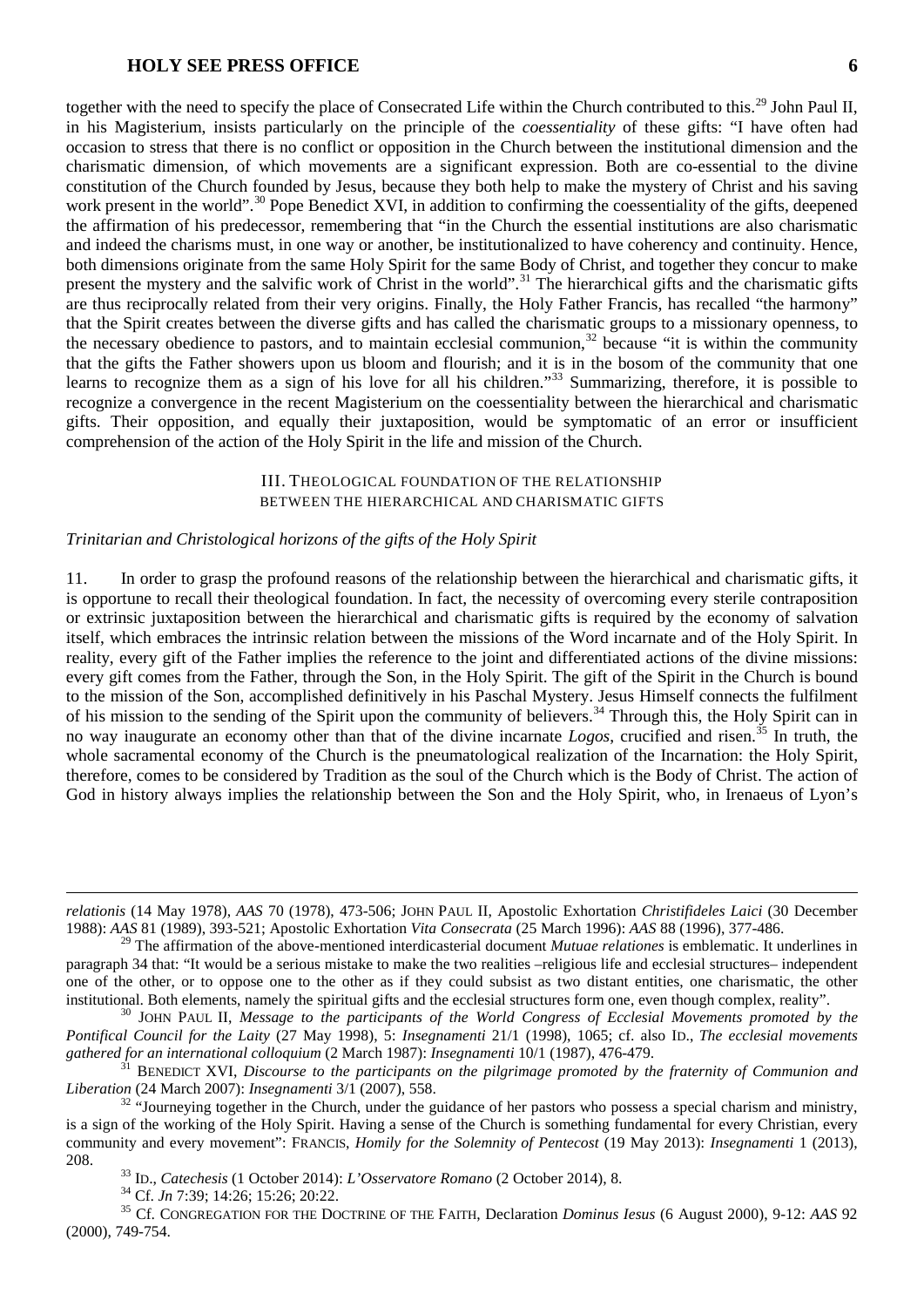evocative words, are called "the two hands of the Father".<sup>[36](#page-6-0)</sup> In this sense, every gift of the Spirit cannot but be in relationship with the Word made flesh. $37$ 

The bond in origin between the hierarchal gifts, conferred with the sacramental grace of Orders, and the charismatic gifts, freely distributed by the Holy Spirit, has its deepest roots, therefore, in the relationship between the divine incarnate *Logos* and the Holy Spirit, who is always the Spirit of the Father and of the Son. Precisely to avoid equivocal theological visions that would posit a "Church of the Spirit", distinct and separate from the hierarchical-institutional Church, it must be repeated that the two divine missions mutually imply each other *in every gift* bestowed freely upon the Church. In reality, the mission of Jesus Christ already implies within itself the action of the Spirit. John Paul II, in his encyclical on the Holy Spirit, *Dominum et Vivificantem*, had shown the decisive importance of the action of the Spirit in the mission of the Son.<sup>[38](#page-6-2)</sup> Benedict XVI deepened this insight in his Apostolic Exhortation *Sacramentum Caritatis*, recalling that the Paraclete "already at work in Creation (cf. *Gen* 1:2), is fully present throughout the life of the incarnate Word". Jesus Christ "is conceived by the Virgin Mary by the power of the Holy Spirit (cf. *Mt* 1:18; *Lk* 1:35); at the beginning of his public mission, on the banks of the Jordan, He sees the Spirit descend upon Him[self] in the form of a dove (cf. *Mt* 3:16 and parallels); He acts, speaks and rejoices in the Spirit (cf. *Lk* 10:21), and He can offer Himself in the Spirit (cf. *Heb* 9:14). In the so-called 'farewell discourse' reported by John, Jesus clearly relates the gift of his life in the Paschal Mystery to the gift of the Spirit to his own (cf. *Jn* 16:7). Once risen, bearing in his flesh the signs of the passion, He can pour out the Spirit upon them (cf. *Jn* 20:22), making them sharers in his own mission (cf. *Jn* 20:21). The Spirit would then teach the disciples all things and bring to their remembrance all that Christ had said (cf. *Jn* 14:26), since it falls to Him, as the Spirit of truth (cf. *Jn* 15:26), to guide the disciples into all truth (cf. *Jn* 16:13). In the account in *Acts*, the Spirit descends on the Apostles gathered in prayer with Mary on the day of Pentecost (cf. 2:1-4) and stirs them to undertake the mission of proclaiming the Good News to all peoples".<sup>[39](#page-6-3)</sup>

# *The action of the Holy Spirit in the hierarchical and charismatic gifts*

12. Pointing out the Trinitarian and Christological horizon of the divine gifts also sheds light on the relation between the hierarchical and charismatic gifts. In fact, the relationship to the salvific actions of Christ – for example, the institution of the Eucharist (cf. *Lc* 22:19f; *1 Cor* 11:25), the power to forgive sins (cf. *Jn* 20:22f), the apostolic mandate for the work of evangelization and of baptism (*Mc* 16:15f; *Mt* 28:18-20) – primarily appears in the hierarchical gifts, in as much as they pertain to the sacrament of Orders. It is equally manifest that no sacrament can be conferred without the action of the Holy Spirit.<sup>[40](#page-6-4)</sup> On the other hand, the charismatic gifts, bestowed freely by the Spirit, "who blows where He wills" (*Jn* 3:8) and distributes his gifts "as He wishes" (*1 Cor* 12:11), are objectively related to the new life in Christ, in as much as Christians are "individually parts"(*1 Cor* 12:27) of his Body. Therefore, the proper comprehension of the charismatic gifts comes only in reference to the presence of Christ and in his service; as John Paul II affirmed, "the true charisms cannot but tend towards the encounter with Christ in the sacraments".<sup>[41](#page-6-5)</sup> The hierarchical and charismatic gifts, therefore, appear united in reference to the intrinsic relationship between Jesus Christ and the Holy Spirit. The Paraclete is, contemporaneously, the one who distributes efficaciously, through the sacraments, the salvific grace offered by Christ dead and risen again, and He is the one who bestows the charisms. In the liturgies of the Christian East, especially in the Syriac tradition, the role of the Holy Spirit, represented by the image of fire, helps to make this experience plainly manifest. Indeed the great theologian and poet Ephrem the Syrian said "the fire of compassion descends / and takes the form of bread", $42$ indicating not only the Spirit's action relative to transforming the gifts but also relative to the believers who eat the Eucharistic bread. The Eastern perspective, with the efficacy of its images, helps us to understand how, drawing near to the Eucharist, Christ gives us the Spirit. The same Spirit, then, by way of his actions in believers, feeds the life in Christ, leading them anew to a more profound sacramental life, above all in the Eucharist. In such a manner, the free action of the Holy Spirit in history reaches believers with the gift of salvation and at the same time animates them so they may respond freely and fully with the commitment of their lives.

<span id="page-6-0"></span> <sup>36</sup> IRENAEUS OF LYONS, *Adversus haereses*, IV, 7, 4: *PG* 7, 992-993; V, 1, 3: *PG* 7, 1123; V, 6, 1: *PG* 7, 1137; V, 28, 4: PG 7, 1200.<br><sup>37</sup> Cf. CONGREGATION FOR THE DOCTRINE OF THE FAITH, Declaration *Dominus Iesus*, 12: AAS 92 (2000), 752-754.<br><sup>38</sup> Cf. JOHN PAUL II, Encyclical Letter *Dominum et Vivificantem* (18 May 1986), 50: AAS 78 (198

<span id="page-6-2"></span><span id="page-6-1"></span>*Catechism of the Catholic Church*, 727-730.

<span id="page-6-6"></span><span id="page-6-5"></span><span id="page-6-4"></span><span id="page-6-3"></span><sup>&</sup>lt;sup>40</sup> Cf. Catechism of the Catholic Church, 1104-1107.<br><sup>41</sup> JOHN PAUL II, Discourse to those belonging to Ecclesial Movements and to New Communities on the Vigil of *Pentecost* (30 May 1998), 7: *Insegnamenti* 21/1 (1998) 1123. <sup>42</sup> EPHREM THE SYRIAN, *Hymns on the faith*, 10, 12: *CSCO* 154, 50.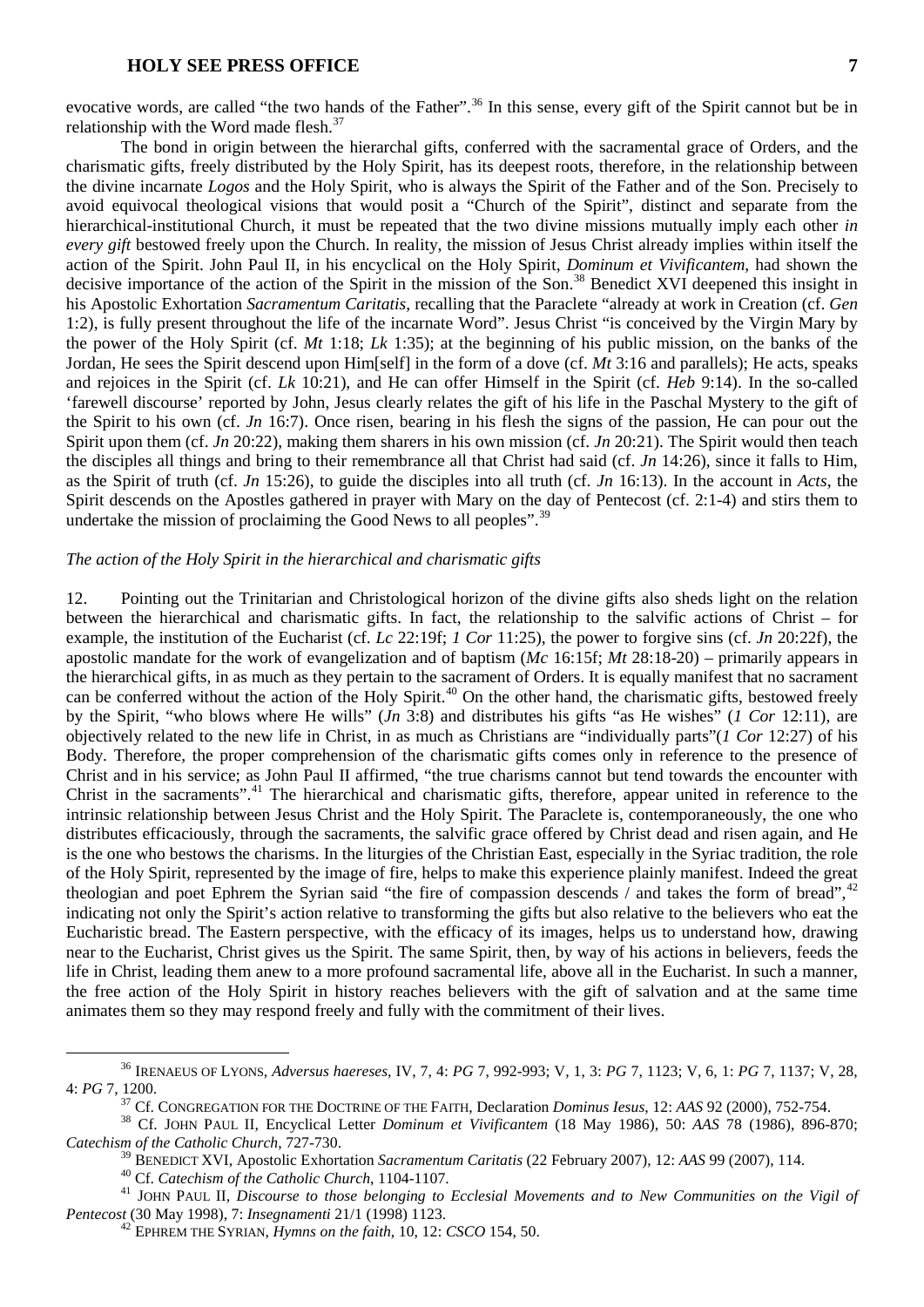## IV THE RELATIONSHIP BETWEEN HIERARCHICAL AND CHARISMATIC GIFTS IN THE LIFE AND MISSION OF THE CHURCH

### *In the Church as mystery of communion*

13. The Church presents herself as "a people made one with the unity of the Father, the Son and the Holy Spirit",<sup>[43](#page-7-0)</sup> in which the relationship between hierarchical and charismatic gifts emerges as directed to the full participation of the faithful in her communion and evangelizing mission. We have been gratuitously predestined in Christ to this new life (*Rm* 8:29-31; *Eph* 1:4-5). The Holy Spirit "brings about that wonderful communion of the faithful. He brings them into intimate union with Christ, so that He is the principle of the Church's unity".<sup>[44](#page-7-1)</sup> Within the Church, men are called together to become members of Christ<sup>[45](#page-7-2)</sup> and within the ecclesial communion they are united in Christ, as members of each other. Communion is always "a vital double participation: the incorporation of Christians into the life of Christ, and the diffusion of charity itself amongst the whole faithful in this world and the next. Unity with Christ and in Christ; and unity between Christians in the Church".[46](#page-7-3) In this sense, the mystery of the Church shines "in Christ like a sacrament or as a sign and instrument both of a very closely-knit union with God and of the unity of the whole human race".<sup>[47](#page-7-4)</sup> From this, one can see that the Church as a mystery of communion has a sacramental root: "Fundamentally this means communion with God through Jesus Christ, in the Holy Spirit. This communion is effected in the Word of God and in the sacraments. Baptism" –in close union with Confirmation– "is the entrance to and foundation of the communion of the Church. The Eucharist is the source and summit of the whole Christian life".<sup>[48](#page-7-5)</sup> These sacraments of initiation are constitutive of Christian life, and the hierarchical and charismatic gifts rest upon them. The life of ecclesial communion, in this way internally ordered, is lived in a continual religious attentiveness to the Word of God and is nourished by the sacraments. The Word of God presents itself to us as profoundly linked to the sacraments, in particular the Eucharist,<sup>[49](#page-7-6)</sup> within the one sacramental horizon of Revelation. The Eastern tradition looks upon the Church, the body of Christ "animated" by the Holy Spirit and sees her as an ordered unity, which expresses itself also at the level of her gifts. The efficacious presence of the Spirit in the hearts of believers (cf. *Rm* 5:5) is the root cause of this unity even in its charismatic manifestations.<sup>[50](#page-7-7)</sup> The charismatic gifts given to individuals actually belong to the Church herself and are ordered towards a more intense ecclesial life. This perspective is present also in the writings of Blessed John Henry Newman: "Thus the heart of every Christian ought to represent in miniature the Catholic Church, since one Spirit makes both the whole Church and every member of it to be His Temple".<sup>[51](#page-7-8)</sup> Thus, the falseness of any contradiction between or mere juxtaposition of the hierarchical and charismatic gifts is rendered more evident.

In short, the relationship between the charismatic gifts and the ecclesial sacramental structure confirms the coessentiality between hierarchical gifts –of their nature stable, permanent, and irrevocable– and the charismatic gifts. Even if the historical forms of the latter are not guaranteed to remain always the same,<sup>[52](#page-7-9)</sup> nonetheless the charismatic *dimension* will never be lacking in the life and mission of the Church.

#### *Identity of the hierarchical gifts*

14. In order to sanctify every member of the People of God and for the mission of the Church in the world, amongst the various gifts, "a special place" is held by "the grace of the Apostles to whose authority the Spirit Himself subjected even those who were endowed with charisms".<sup>[53](#page-7-10)</sup> Jesus Christ Himself willed that there be

<span id="page-7-0"></span><sup>&</sup>lt;sup>43</sup>CYPRIAN OF CARTHAGE, *De oratione dominica*, 23: *PL* 4, 553; cf. SECOND VATICAN ECUMENICAL COUNCIL, Dogmatic Constitution Lumen Gentium, 4.

<span id="page-7-2"></span><span id="page-7-1"></span><sup>&</sup>lt;sup>44</sup> SECOND VATICAN ECUMENICAL COUNCIL Decree *Unitatis Redintegratio*, 2.<br><sup>45</sup> Cf. CONGREGATION FOR THE DOCTRINE OF THE FAITH, Declaration *Dominus Iesus*, 16: AAS 92 (2000), 757: "the fullness of Christ's salvific myster

<span id="page-7-5"></span><span id="page-7-4"></span><span id="page-7-3"></span><sup>&</sup>lt;sup>46</sup> PAUL VI, *Catechesis* (8 June 1966): *Insegnamenti* 4 (1966), 794.<br><sup>47</sup> SECOND VATICAN ECUMENICAL COUNCIL, Dogmatic Constitution *Lumen Gentium*, 1.<br><sup>48</sup> SECOND EXTRAORDINARY GENERAL ASSEMBLY OF THE SYNOD OF BISHOPS, *celebrans pro salute mundi. Relatio finalis* (7 December 1985), II, C, 1: *Enchiridion Vaticanum*, 9, 1800; cf. CONGREGATION FOR THE DOCTRINE OF THE FAITH, Letter *Communis Notio* (28 May 1992), 4-5: *AAS* 85 (1993), 839-841.

<span id="page-7-6"></span><sup>&</sup>lt;sup>49</sup> Cf. BENEDICT XVI, Apostolic Exhortation *Verbum Domini* (30 September 2010), 54: *AAS* 102 (2010), 733-734;<br>FRANCIS, Apostolic Exhortation *Evangelii Gaudium*, 174: *AAS* 105 (2013), 1092-1093.

<span id="page-7-10"></span><span id="page-7-9"></span><span id="page-7-8"></span><span id="page-7-7"></span><sup>&</sup>lt;sup>50</sup> Cf. BASIL OF CESAREA, *De Spiritu Sancto*, 26: *PG* 32, 181.<br><sup>51</sup> J.H. NEWMAN, *Sermons Bearing on Subjects of the Day*, London 1869, 132.<br><sup>52</sup> A paradigmatic affirmation of this matter regarding Consecrated Life can

<sup>&</sup>lt;sup>53</sup> SECOND VATICAN ECUMENICAL COUNCIL, Dogmatic Constitution *Lumen Gentium*, 7.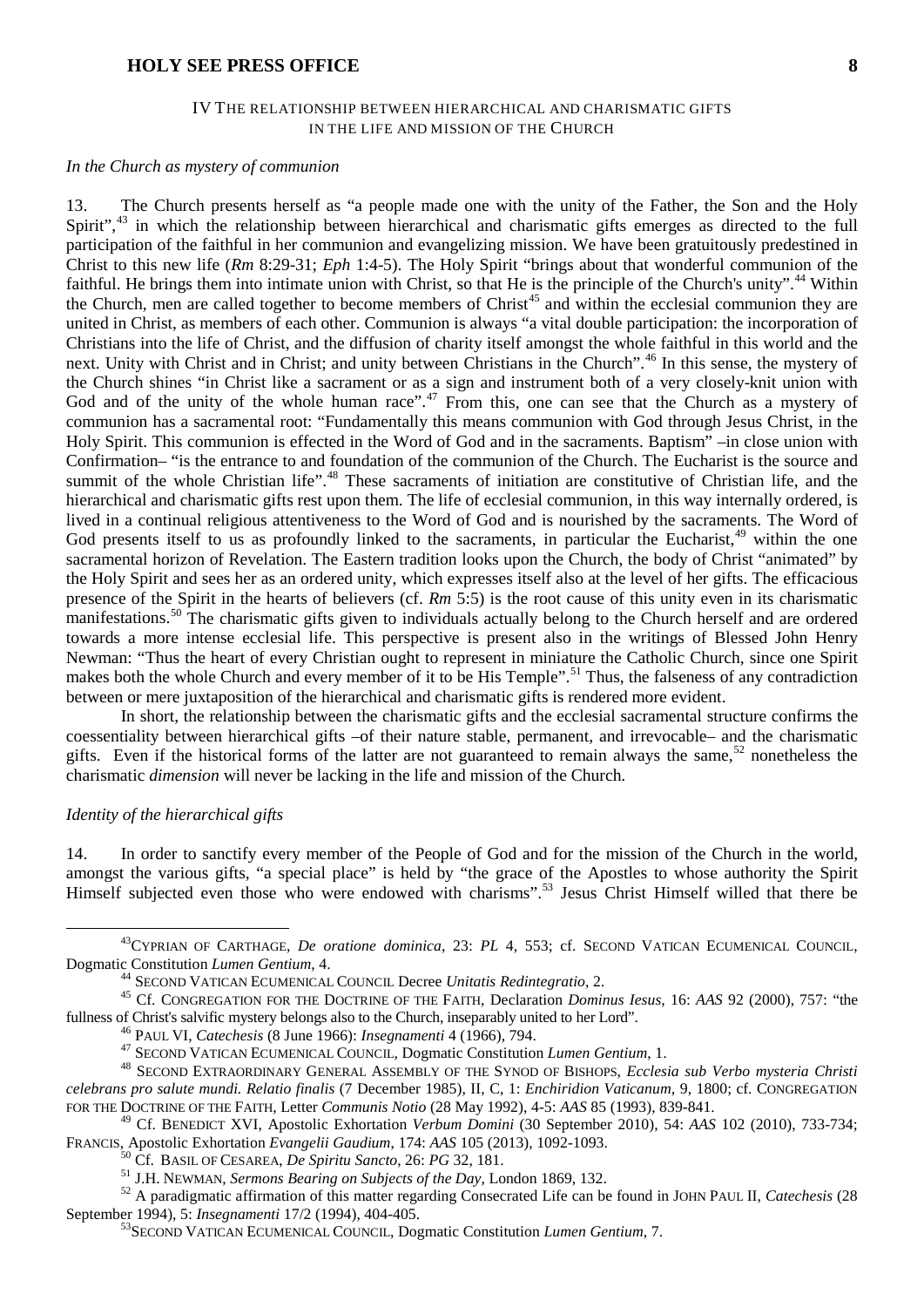hierarchical gifts in order to ensure the continuing presence of his unique salvific mediation: "the Apostles were enriched by Christ with a special outpouring of the Holy Spirit coming upon them (cf. *Acts* 1:8; 2: 4; *Jn* 20:22-23), and they passed on this spiritual gift to their helpers by the imposition of hands (cf. *1 Tim* 4:14; *2 Tim* 1:6-7)".<sup>[54](#page-8-0)</sup> The conferral of hierarchical gifts, therefore, can be traced back, above all, to the fullness of the sacrament of Orders, given at Episcopal consecration. This "together with the office of sanctifying, also confers the office of teaching and of governing, which, however, of its very nature, can be exercised only in hierarchical communion with the head and the members of the college".<sup>[55](#page-8-1)</sup> For this reason: "In the bishops, therefore, for whom priests are assistants, Our Lord Jesus Christ […] is present in the midst of those who believe […] through their excellent service He is preaching the Word of God to all nations, and constantly administering the sacraments of faith to those who believe, by their paternal functioning (cf. *1 Cor* 4:15). He incorporates new members into His Body by a heavenly regeneration, and finally by their wisdom and prudence He directs and guides the People of the New Testament in their pilgrimage toward eternal happiness".<sup>[56](#page-8-2)</sup> The Eastern Christian tradition, with its vital link to the Fathers, reads all this through its characteristic notion of *taxis*. According to Basil the Great, it is evident that the ordering of the Church is the work of the Holy Spirit. This same order (*taxis*), within which St. Paul catalogues the charisms (cf. *1 Cor* 12:28), "is according to the distribution of the Spirit's gifts",  $57$  and locates that of the Apostles in first place. Beginning with Episcopal consecration, one can also understand the hierarchical gifts as referred to the other grades of the sacrament of Orders; above all, as referred to priests, who are "consecrated to preach the Gospel and shepherd the faithful and to celebrate divine worship", and who "sanctify and govern under the bishop's authority, that part of the Lord's flock entrusted to them". In their turn they must become "a pattern to the flock", so they may "lead and serve their local community".<sup>[58](#page-8-4)</sup> In the sacrament of Orders bishops and priests, by the priestly anointing, "are conformed to Christ the Priest in such a way that they can act in the person of Christ the Head".<sup>[59](#page-8-5)</sup> One must add to these gifts those given to deacons "upon whom hands are imposed 'not unto the priesthood, but unto a ministry of service'" and who "strengthened by sacramental grace, in communion with the bishop and his group of priests they serve in the diaconate of the liturgy, of the word, and of charity to the People of God".<sup>[60](#page-8-6)</sup> In short, the hierarchical gifts proper to the sacrament of Orders, in its diverse grades, are given so that the Church as communion may never fail to make to each member of the faithful an objective offer of grace in the sacraments, and so She may offer both a normative proclamation of the Gospel and pastoral care.

### *Identity of the charismatic gifts*

15. If, in the exercise of the hierarchical gifts, the offer of Christ's grace, to the whole People of God throughout history, is assured, nonetheless, each individual member of the faithful is called to accept and correspond to this grace personally in the concrete circumstances of their lives. The charismatic gifts, therefore, are freely distributed by the Holy Spirit, so that sacramental grace may be fruitful in Christian life in different ways and at every level. Because these charisms "are perfectly suited to and useful for the needs of the Church",<sup>[61](#page-8-7)</sup> through their diverse richness, the People of God are able fully to live their evangelical mission, discerning the signs of the times and interpreting them in the light of the Gospel.<sup>[62](#page-8-8)</sup> The charismatic gifts, in fact, enable the faithful to respond to the gift of salvation in complete freedom and in a way suited to the times. In this way, they themselves become a gift of love for others and authentic witnesses to the Gospel before all mankind.

### *The charismatic gifts shared*

16. In this context it is important to remember how varied the charismatic gifts may be among themselves, not only because of their specific character, but also on account of their diffusion within the ecclesial communion. The charismatic gifts "are given to individual persons, and can even be shared by others in such ways as to continue in time a precious and effective heritage, serving as a source of a particular spiritual affinity among persons".<sup>[63](#page-8-9)</sup> The relationship between the personal character of the charism and the possibility of sharing it expresses a decisive element in its dynamic, insofar as it touches upon the relationship that, in the ecclesial communion, always links

<span id="page-8-1"></span>

<span id="page-8-2"></span>

<span id="page-8-4"></span><span id="page-8-3"></span>

<span id="page-8-0"></span><sup>&</sup>lt;sup>54</sup> *Ibid.*, 21.<br><sup>55</sup> *Ibid.*<br><sup>56</sup> *Ibid.*<br><sup>57</sup> BASIL OF CESAREA, *De Spiritu Sancto*, 16, 38: *PG* 32, 137.<br><sup>58</sup> SECOND VATICAN ECUMENICAL COUNCIL, Dogmatic Constitution *Lumen Gentium*, 28.<br><sup>59</sup> ID., Decree *Presybyteri* 

<span id="page-8-7"></span><span id="page-8-6"></span><span id="page-8-5"></span><sup>&</sup>lt;sup>60</sup> ID., Dogmatic Constitution *Lumen Gentium*, 29.<br>
<sup>61</sup> *Ibid.*, 12.<br>
<sup>62</sup> Cf. SECOND VATICAN ECUMENICAL COUNCIL, Pastoral Constitution *Gaudium et Spes*, 4, 11.<br>
<sup>63</sup> JOHN PAUL II, Apostolic Exhortation *Christifidele* 

<span id="page-8-9"></span><span id="page-8-8"></span>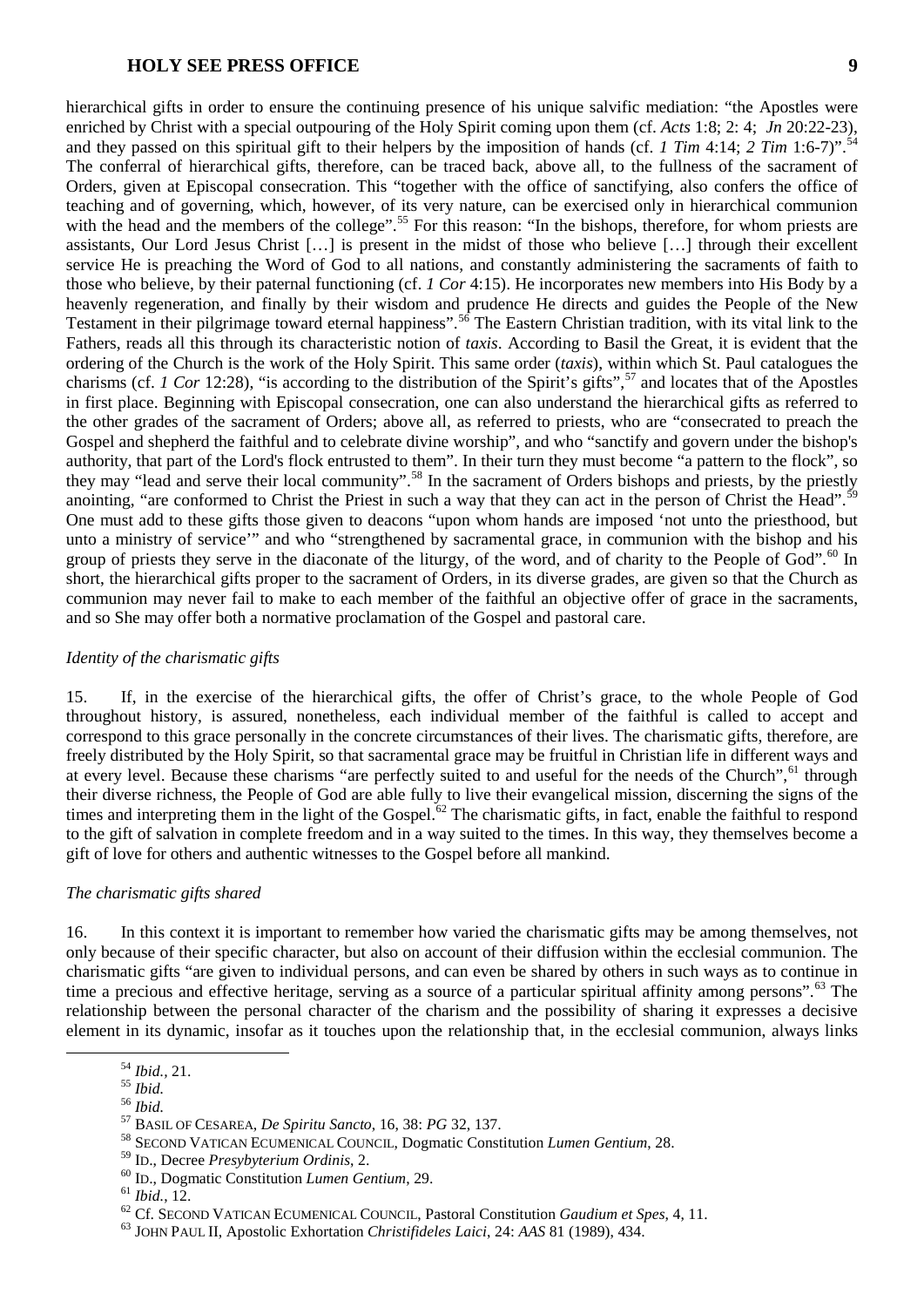person and community.[64](#page-9-0) The charismatic gifts, when exercised, can generate affinities, closeness, and spiritual relationships. Through these the charismatic patrimony, originating in the person of the founder, is shared in and deepened, thereby giving life to true spiritual families. The new ecclesial groups, in their diverse forms present themselves as shared charismatic gifts. Ecclesial movements and new communities show how a determinate founding charism can gather the faithful together and help them to live fully their Christian vocation and proper state of life in service of the ecclesial mission. The concrete historical forms this sharing takes may vary; for this very reason, as the history of spirituality shows, diverse foundations may arise from a single original founding charism.

# *Recognition by ecclesial authorities*

17. Among the charismatic gifts, freely distributed by the Holy Spirit, many are received and lived out by persons within the Christian community who have no need of particular regulations. When, however, a gift presents itself as a "founding" or "originating charism", this requires a specific recognition so that the richness it contains may be adequately articulated within the ecclesial communion and faithfully transmitted over time. Here emerges the decisive task of discernment that appertains to the ecclesial authorities.<sup>[65](#page-9-1)</sup> Recognizing the authenticity of a charism is not always an easy task, it is, nonetheless, a dutiful service that pastors are required to fulfill. The faithful have "the right to be informed by their pastors about the authenticity of charisms and the trustworthiness of those who present themselves as recipients thereof".<sup>[66](#page-9-2)</sup> These authorities should, to this end, bear in mind the unforeseeable nature of the charisms inspired by the Holy Spirit and evaluate them according to the rule of faith with the intention of building up the Church.<sup>[67](#page-9-3)</sup> This process is time-consuming. It requires an adequate period to pass in order to authenticate the charisms, which must be submitted to serious discernment until they are recognized as genuine. The reality of the group that arises from the charism must have the proper time to grow and mature. This would extend beyond the period of initial enthusiasm until a stable configuration arises. In this whole itinerary of verification, the authority of the Church must benevolently accompany the new group. The pastor's accompaniment will never diminish, because, just as the solicitous love of the Good Shepherd always accompanies the flock, so too the paternity of those in the Church called to be vicars of the Good Shepherd never wanes.

# *Criteria for discerning the charismatic gifts*

18. In this context, it is useful to remember certain criteria, as set out by the Church's Magisterium in recent years, for the discernment of the charismatic gifts with reference to ecclesial groups. These criteria are intended to help the recognition of the authentically ecclesial nature of the charisms.

a) *The Primacy of the vocation of every Christian to holiness*. Every entity that is born from sharing in an authentic charism must always be at the service of holiness in the Church and, therefore, of the increase of charity and an authentic movement towards the perfection of love. <sup>[68](#page-9-4)</sup>

b) *Commitment to spreading the Gospel.* Authentic charisms "are gifts of the Spirit integrated into the body of the Church, drawn to the center which is Christ and then channeled into an evangelizing impulse".<sup>[69](#page-9-5)</sup> In this way they must be marked by "conformity to and participation in the Church's apostolic goals" and show "a missionary zeal which will increase their effectiveness as participants in a re-evangelization".<sup>7</sup>

c) *Profession of the Catholic Faith*. Every charismatic entity must be a place of education in the faith in its fullness "embracing and proclaiming the truth about Christ, the Church and humanity, in obedience to the Church's Magisterium, as the Church interprets it";[71](#page-9-7) for this reason they must avoid venturing "beyond (*proagon*) the

<span id="page-9-2"></span><span id="page-9-1"></span><span id="page-9-0"></span><sup>&</sup>lt;sup>64</sup> Cf. *ibid.*, 29: AAS 81 (1989), 443-446.<br><sup>65</sup> Cf. SECOND VATICAN ECUMENICAL COUNCIL, Dogmatic Constitution *Lumen Gentium*, 12.<br><sup>66</sup> JOHN PAUL II, *Catechesis* (9 March 1994), 6: *Insegnamenti* 17/1 (1994), 641.<br><sup>67</sup> SOCIETIES OF APOSTOLIC LIFE–CONGREGATION FOR BISHOPS, Directive Note *Mutuae Relationes*, 51: *AAS* 70 (1978), 499-500; JOHN PAUL II, Apostolic Exhortation *Vita Consecrata*, 48: *AAS* 88 (1996), 421-422; ID., *Catechesis* (24 June 1992), 6:

<span id="page-9-4"></span><span id="page-9-3"></span>*Insegnamenti* 15/1 (1992), 1935-1936.<br><sup>68</sup> Cf. SECOND VATICAN ECUMENICAL COUNCIL, Dogmatic Constitution *Lumen Gentium*, 39-42; JOHN PAUL II, Apostolic Exhortation *Christifideles Laici*, 30: AAS 81 (1989), 446.

<span id="page-9-7"></span><span id="page-9-6"></span><span id="page-9-5"></span><sup>&</sup>lt;sup>69</sup> FRANCIS, Apostolic Exhortation *Evangelii Gaudium*, 130: AAS 105 (2013), 1074.<br><sup>70</sup> JOHN PAUL II, Apostolic Exhortation *Christifideles Laici*, 30: AAS 81 (1989), 447; cf. PAUL VI, Apostolic Exhortation *Evangelii Nu* 

Exhortation *Evangelii Nuntiandi*, 58: *AAS* 68 (1976), 49. 71JOHN PAUL II, Apostolic Exhortation *Christifideles Laici*, 30: *AAS* 81 (1989), 446-447.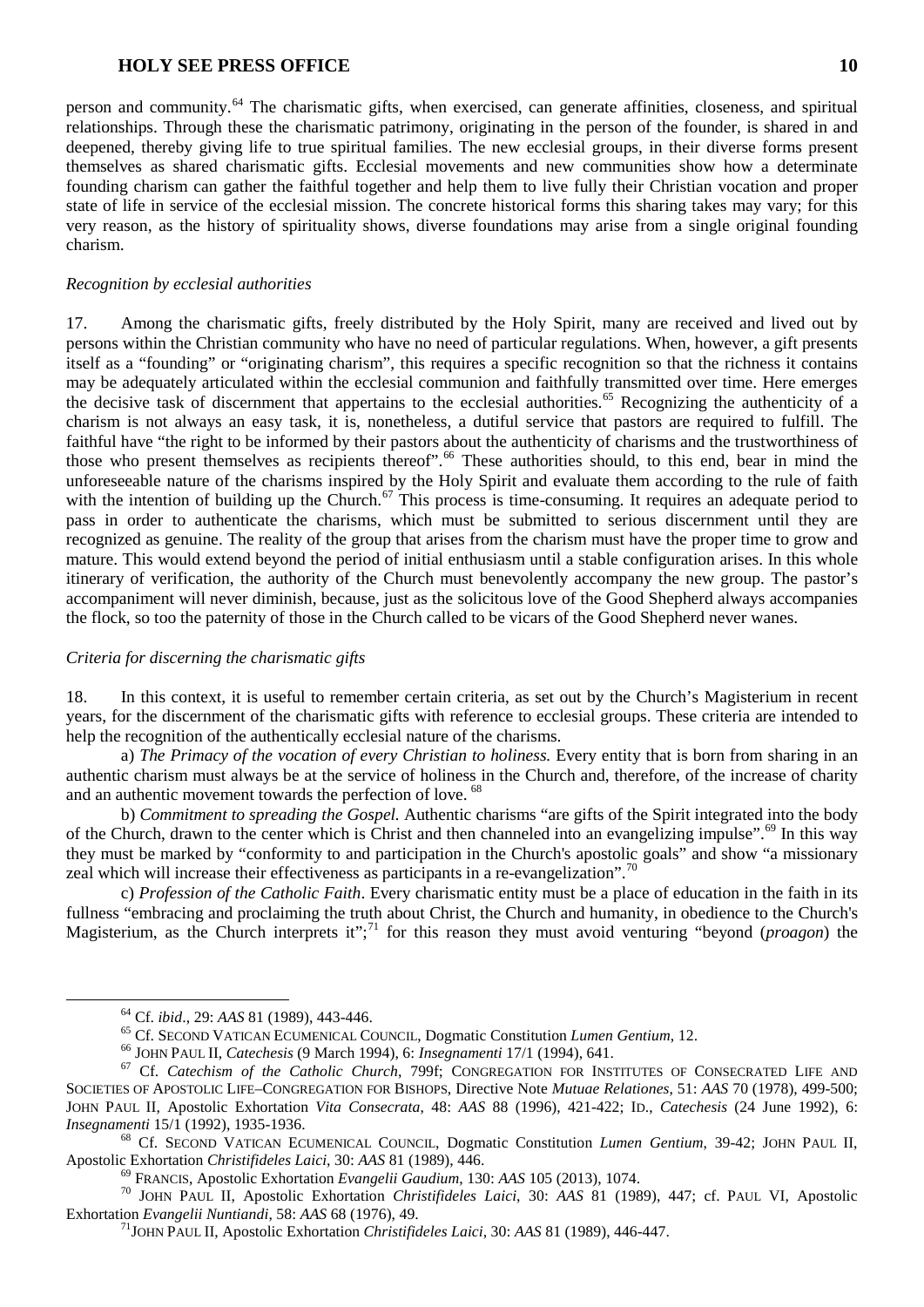doctrine and the ecclesial community". Indeed if "one does not remain within these, one is not united to God and Jesus Christ (cf. 2  $Jn$  9)".<sup>[72](#page-10-0)</sup>

d) *Witness to a real communion with the whole Church*. This requires a "filial relationship to the Pope, in total adherence to the belief that he is the perpetual and visible center of unity of the universal Church, and with the local bishop, 'the visible principle and foundation of unity' in the particular Church".<sup>[73](#page-10-1)</sup> This implies a "loyal" readiness to embrace the[ir] doctrinal teachings and pastoral initiatives",  $74$  as well as "a readiness to participate in programs and Church activities at the local, national and international levels; a commitment to catechesis and a capacity for teaching and forming Christians".[75](#page-10-3)

e) *Recognition of and esteem for the reciprocal complementarity of other charismatic elements in the Church*. From this arises a readiness for reciprocal cooperation.<sup>[76](#page-10-4)</sup> Truly: "A sure sign of the authenticity of a charism is its ecclesial character, its ability to be integrated harmoniously into the life of God's holy and faithful people for the good of all. Something truly new brought about by the Spirit need not overshadow other gifts and spiritualities in making itself felt". $^{77}$  $^{77}$  $^{77}$ 

f) *Acceptance of moments of trial in the discernment of charisms.* Because a charismatic gift may imply "a certain element of genuine originality and of special initiative for the spiritual life of the Church" and in its surrounding "may appear troublesome", it follows that one criteria of authenticity manifests itself as "humility in bearing with adversities", such that: "The true relation between genuine charism, with its perspectives of newness, and interior suffering, carries with it an unvarying history of the connection between charism and cross".<sup>[78](#page-10-6)</sup> Any tensions that may arise are a call to the practice of greater charity in view of the more profound ecclesial communion and unity that exists.

g) *Presence of spiritual fruits* such as charity, joy, peace and a certain human maturity (cf. *Gal* 5:22); the desire "to live the Church's life more intensely",[79](#page-10-7) a more intense desire of "listening to and meditating on the Word";<sup>[80](#page-10-8)</sup> "the renewed appreciation for prayer, contemplation, liturgical and sacramental life, the reawakening of vocations to Christian marriage, the ministerial priesthood and the consecrated life".<sup>[81](#page-10-9)</sup>

h) *The social dimension of evangelization.* It is also necessary to recognize that, as a result of the impulse of charity, "the *kerygma* has a clear social content: at the very heart of the Gospel is life in community and engagement with others".<sup>[82](#page-10-10)</sup> This criteria of discernment, which refers not exclusively to lay entities in the Church, underlines the necessity of being "fruitful outlets for participation and solidarity in bringing about conditions that are more just and loving within society".<sup>[83](#page-10-11)</sup> In this regard the "desire to be present as Christians in various settings of social life and the creation and awakening of charitable, cultural and spiritual works; the spirit of detachment and evangelical poverty leading to a greater generosity in charity towards all" are significant.<sup>[84](#page-10-12)</sup> Reference to the Social Doctrine of the Church is also a decisive factor.<sup>[85](#page-10-13)</sup> In particular, "Our faith in Christ, who became poor, and was always close to the poor and the outcast, is the basis of our concern for the integral development of society's most neglected members"<sup>[86](#page-10-14)</sup>. This cannot be lacking in authentic ecclesial entity.

## V. THE ECCLESIAL PRACTICE OF THE RELATIONSHIP BETWEEN HIERARCHICAL AND CHARISMATIC GIFTS

<span id="page-10-1"></span><span id="page-10-0"></span><sup>&</sup>lt;sup>72</sup> FRANCIS, *Homily for the Solemnity of Pentecost* (19 May 2013), *Insegnamenti* 1 (2013), 208.<br><sup>73</sup>JOHN PAUL II, Apostolic Exhortation *Christifideles Laici*, 30: *AAS* 81 (1989), 447; cf. PAUL VI, Apostolic Exhortati

<span id="page-10-6"></span><span id="page-10-5"></span><span id="page-10-4"></span><span id="page-10-3"></span><span id="page-10-2"></span><sup>&</sup>lt;sup>74</sup> JOHN PAUL II, Apostolic Exhortation *Christifideles Laici*, 30: *AAS* 81 (1989), 447.<br><sup>75</sup> Ibid.: *AAS* 81 (1989), 448.<br><sup>76</sup> Cf. Ibid.: *AAS* 81 (1989), 447.<br><sup>77</sup> FRANCIS, Apostolic Exhortation *Evangelii Gaudium*, 1 BISHOPS, Directive Note *Mutuae Relationes*, 12: *AAS* 70 (1978), 480-481; cf. JOHN PAUL II, *Speech on the occasion of the meeting with Ecclesial Movements and New communities on the Vigil of Pentecost* (30 May 1998), 6: *Insegnamenti* 21/1 (1998), 1122.<br>
<sup>79</sup> PAUL VI, Apostolic Exhortation *Evangelii Nuntiandi*, 58: AAS 68 (1976), 48.<br>
<sup>80</sup> Ibid.; cf. FRANCIS, Apostolic Exhortation *Evangelii Gaudium*, 174-175: AAS 105 (2013), 1092-1093.<br>
<sup>81</sup> JOHN PAUL II,

<span id="page-10-9"></span><span id="page-10-8"></span><span id="page-10-7"></span>

<span id="page-10-11"></span><span id="page-10-10"></span>

<span id="page-10-12"></span>

<span id="page-10-13"></span>

<span id="page-10-14"></span>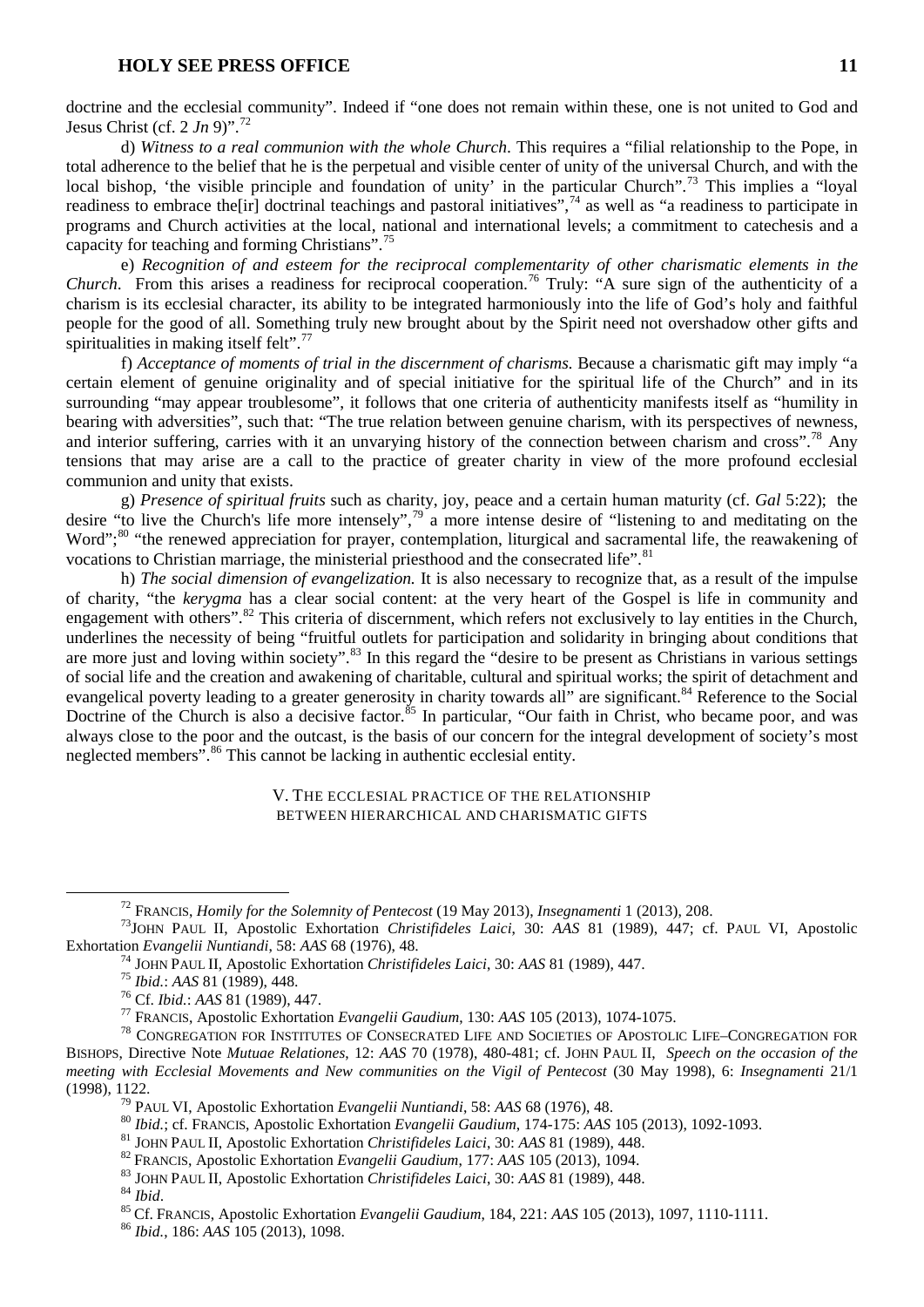19. Finally, it is necessary to address certain elements in the concrete ecclesial practice regarding the relationship between hierarchical and those charismatic gifts that are configured as charismatic groups within the ecclesial communion.

### *Reciprocity*

20. Above all, the establishment of good relations between the diverse gifts in the Church requires the real integration of the charismatic entity within the pastoral life of the particular Church. This requires that the diverse groups recognize the authority of the pastors in the Church as a reality within Christian life itself, and that sincerely desiring to be recognized, received and eventually purified, they place themselves at the service of the ecclesial mission. On the other hand, those who have been entrusted with hierarchical gifts, carrying out the discernment and accompaniment of the charisms, must cordially receive that which the Spirit inspires within the ecclesial communion, being mindful thereof in pastoral activities and esteeming their contribution as an authentic resource for the good of all.

# *The charismatic gifts in the universal and particular Church*

21. Related to the diffusion and the particularity of charismatic entities one must also consider the constitutive and essential relation between the universal Church and the particular Churches. It is necessary for this reason to clarify that the Church of Christ, as we profess in the Apostolic creed, "is the universal Church, that is, the worldwide community of the disciples of the Lord, which is present and active amid the particular characteristics and the diversity of persons, groups, times and places".<sup>[87](#page-11-0)</sup> The particular dimension is, therefore, intrinsic to the universal and vice-versa; there exists a "mutual interiority"<sup>[88](#page-11-1)</sup> between the particular Churches and the Universal Church. The hierarchical gifts proper to the Successor of Peter are exercised, in this context, to guarantee, and for the benefit of, the universal Church's immanent presence within local Churches; similarly the Apostolic Office of the individual bishops does not remain confined within their own diocese but is called to flow out to the whole Church, both through the affection proper to collegiality and to its effects, and above all through communion with that *centrum unitatis Ecclesiae* that is the Roman Pontiff. He "as the successor of Peter, is the perpetual and visible principle and foundation of unity of both the bishops and of the faithful. The individual bishops, however, are the visible principle and foundation of unity in their particular Churches, fashioned after the model of the universal Church, in and from which Churches, comes into being the one and only Catholic Church".<sup>[89](#page-11-2)</sup> This implies that in every particular Church "the one, holy, catholic, and apostolic Church of Christ is truly present and operative".<sup>[90](#page-11-3)</sup> Reference to the authority of the Successor of Peter –communion *cum Petro et sub Petro*– is, therefore, constitutive of every local Church.<sup>[91](#page-11-4)</sup>

In this way, the foundation is laid for the relationship between hierarchical and charismatic gifts within the relationship between the universal Church and the particular Churches. On the one hand, the charismatic gifts are given to the whole Church; on the other hand, the dynamism of these gifts must actualize itself in the service of a concrete diocese, which is "is a portion of the People of God which is entrusted to a bishop to be shepherded by him with the cooperation of the presbytery".<sup>[92](#page-11-5)</sup> To this end, it may be useful to remember the case of Consecrated Life; this is not a reality external to or independent of the life of the local Church; rather it constitutes a particular way of being in the midst of the local Church, which is marked by the radicalness of the Gospel and which possesses its own specific gifts. The traditional privilege of "exemption" granted to many Institutes of Consecrated Life,<sup>[93](#page-11-6)</sup> does not imply a kind of disincarnated dislocation nor a badly understood autonomy; rather it denotes a more profound interaction between the universal and particular dimension of the Church.<sup>[94](#page-11-7)</sup> Analogously, the new charismatic entities, when they possess a supra-diocesan character, must not consider themselves as completely autonomous from the particular Church; rather, they should enrich and serve her precisely through that particularity which is shared beyond the confines of a single diocese.

<span id="page-11-0"></span>*The charismatic gifts and the states of life of the Christian*

<sup>87</sup> CONGREGATION FOR THE DOCTRINE OF THE FAITH, Letter *Communionis Notio*, 7: *AAS* 85 (1993), 842. <sup>88</sup> *Ibid.*, 9: *AAS* 85 (1993), 843.

<sup>89</sup> SECOND VATICAN ECUMENICAL COUNCIL, Dogmatic Constitution *Lumen Gentium*, 23.

<sup>90</sup> ID., Decree *Christus Dominus*, 11.

<span id="page-11-4"></span><span id="page-11-3"></span><span id="page-11-2"></span><span id="page-11-1"></span><sup>91</sup> Cf. *ibid*., 2; CONGREGATION FOR THE DOCTRINE OF THE FAITH, Letter *Communionis Notio*, 13-14, 16: *AAS* 85 (1993), 846-848.

<sup>92</sup> SECOND VATICAN ECUMENICAL COUNCIL, Decree *Christus Dominus*, 11.

<span id="page-11-7"></span><span id="page-11-6"></span><span id="page-11-5"></span><sup>93</sup> Cf. *Ibid.,* 35; *CIC*, canon 591; *CCEO*, canon 412, §2: CONGREGATION FOR INSTITUTES OF CONSECRATED LIFE AND SOCIETIES OF APOSTOLIC LIFE–CONGREGATION FOR BISHOPS, Directive Note *Mutuae Relationes*, 22: *AAS* 70 (1978), 487.

<sup>94</sup> Cf. CONGREGATION FOR THE DOCTRINE OF THE FAITH, Letter *Communionis Notio*, 15: *AAS* 85 (1993), 847.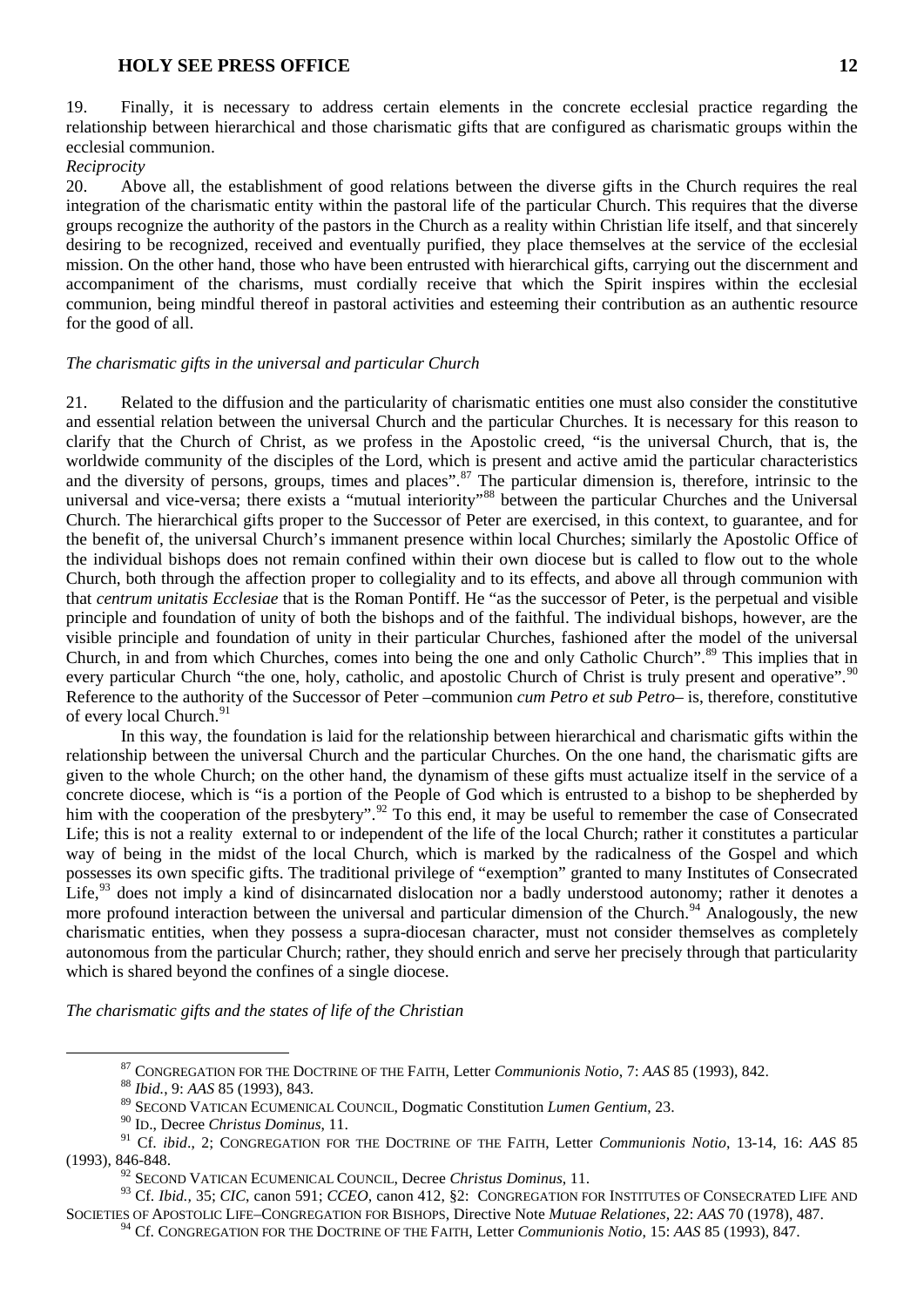22. The charismatic gifts bestowed by the Spirit can be related to the entire order of the ecclesial communion both with reference to the sacraments and to the Word of God. These gifts, depending on their different traits, can bear great fruit in the fulfilment of those duties that arise from Baptism, Confirmation, Matrimony, and Holy Orders. They also make possible a greater spiritual understanding of the Apostolic Tradition, which besides theological study and the preaching of those entrusted with the *charisma veritatis certum,*[95](#page-12-0) may be deepened by those possessing "a penetrating understanding of the spiritual realities which they experience".<sup>[96](#page-12-1)</sup> In this context, it is useful to list the fundamental questions related to the relationship between the charismatic gifts and the different states of life, paying particular attention to the common priesthood of the People of God and the ministerial and hierarchical priesthood which, "though they differ from one another in essence and not only in degree [...], are nonetheless interrelated: each of them in its own special way is a participation in the one priesthood of Christ".<sup>[97](#page-12-2)</sup> In point of fact they constitute "two modes of participation in the one priesthood of Christ, which involves two dimensions which unite in the supreme act of the sacrifice of the Cross".  $98$ 

a) First, it is necessary to recognize the goodness of the different charisms that give rise to the ecclesial groups between all the faithful, called to make fruitful sacramental grace, under the leadership of their legitimate pastors. They represent an authentic opportunity to live and develop one's proper Christian vocation.<sup>[99](#page-12-4)</sup> These charismatic gifts enable the faithful to live the common priesthood of the People of God as part of their day to day existence: as "disciples of Christ, persevering in prayer and praising God, (cf. *Acts* 2:42-47) [they] should present themselves as a living sacrifice, holy and pleasing to God (cf. *Rm* 12:1). Everywhere on earth they must bear witness to Christ and give an answer to those who seek an account of that hope of eternal life which is in them (cf. *1 Pt* 3:15)".<sup>[100](#page-12-5)</sup> In this category are also found those groups which are particularly significant for Christian married life, and which "should try by their programs of instruction and action to strengthen young people and spouses themselves, particularly those recently wed, and to train them for family, social and apostolic life".<sup>[101](#page-12-6)</sup>

b) Ordained ministers also may find through their participation in a charismatic entity both a reminder of the meaning of their own baptism by which they became sons of God and their own specific mission and vocation. An ordained member of the faithful will be able to find in a determined ecclesial group help to live, at a deep level, the challenges of his own specific ministry both in relation to the whole People of God, particularly to that portion that has been entrusted to him, and in relation to the sincere obedience owed to his Ordinary.[102](#page-12-7) Analogously, the same thing may be said in the case of candidates for the priesthood belonging to a particular ecclesial group, as affirmed in the post-synodal Apostolic Exhortation *Pastores Dabo Vobis*;<sup>[103](#page-12-8)</sup> such a relation should express itself in an active docility to one's own specific formation, enriching this with the charism in question. Finally, the pastoral help that a priest will be able to offer to an ecclesial group, depending on the group's own proper characteristics, must always be in conformity with the *regimen* foreseen in the ecclesial communion for Holy Orders as related to incardination<sup>[104](#page-12-9)</sup> and the obedience owed to his own Ordinary.<sup>[105](#page-12-10)</sup>

c) The contribution of a charismatic gift to the baptismal priesthood and to the ministerial priesthood is illustrated by the Consecrated Life; this, as such, is located within the charismatic dimension of the Church.<sup>[106](#page-12-11)</sup> Such a charism, which manifests a "special conformity to Christ, chaste, poor and obedient"<sup>[107](#page-12-12)</sup> as a stable form of life<sup>[108](#page-12-13)</sup> through the profession of the evangelical counsels, is bestowed in order to render someone "capable of deriving more abundant fruit from [...] baptismal grace".<sup>[109](#page-12-14)</sup> The spirituality of the Institutes of Consecrated Life can become for both the lay faithful and the priest a significant resource enabling them to live their own proper vocation.

<span id="page-12-1"></span><span id="page-12-0"></span> <sup>95</sup> Cf. SECOND VATICAN ECUMENICAL COUNCIL, Dogmatic Constitution *Dei Verbum*, 8; *Catechism of the Catholic* 

<sup>&</sup>lt;sup>96</sup> SECOND VATICAN ECUMENICAL COUNCIL, Dogmatic Constitution *Dei Verbum*, 8.<br><sup>97</sup> ID., Dogmatic Constitution *Lumen Gentium*, 10.<br><sup>98</sup> JOHN PAUL II, Apostolic Exhortation *Pastores Gregis* (16 October 2003), 10: AAS 96 (

<span id="page-12-5"></span><span id="page-12-4"></span><span id="page-12-3"></span><span id="page-12-2"></span><sup>&</sup>lt;sup>99</sup> Cf. ID., Apostolic Exhortation Christifideles Laici, 29: AAS 81 (1989), 443-446.<br><sup>100</sup> SECOND VATICAN ECUMENICAL COUNCIL, Dogmatic Constitution *Lumen Gentium*, 10.<br><sup>101</sup> ID., Dogmatic Constitution *Gaudium et Spes*,

<span id="page-12-10"></span><span id="page-12-9"></span><span id="page-12-8"></span><span id="page-12-7"></span><span id="page-12-6"></span><sup>&</sup>lt;sup>102</sup> Cf. JOHN PAUL II, Apostolic Exhortation *Pastores Dabo Vobis* (25 March 1992), 68: *AAS* 84 (1992), 777.<br><sup>103</sup> Cf. *ibid.*, 31, 68: *AAS* 84 (1992), 708-709, 775-777.<br><sup>104</sup> Cf. *CIC*, canon 265; *CCEO*, canon 357, § BISHOPS, Directive Note *Mutuae Relationes*, 19, 34: *AAS* 70 (1978), 485-486, 493.<br><sup>107</sup> JOHN PAUL II, Apostolic Exhortation *Vita Consecrata*, 31: *AAS* 88 (1996), 404-405.<br><sup>108</sup> Cf. SECOND VATICAN ECUMENICAL COUNCIL, Do

<span id="page-12-14"></span><span id="page-12-13"></span><span id="page-12-12"></span><span id="page-12-11"></span><sup>109</sup> *Ibid.*, 44; cf. Decree *Perfectae Caritatis*, 5; JOHN PAUL II, Apostolic Exhortation *Vita Consecrata*, 14, 30: *AAS* 88 (1996), 387-388, 403-404.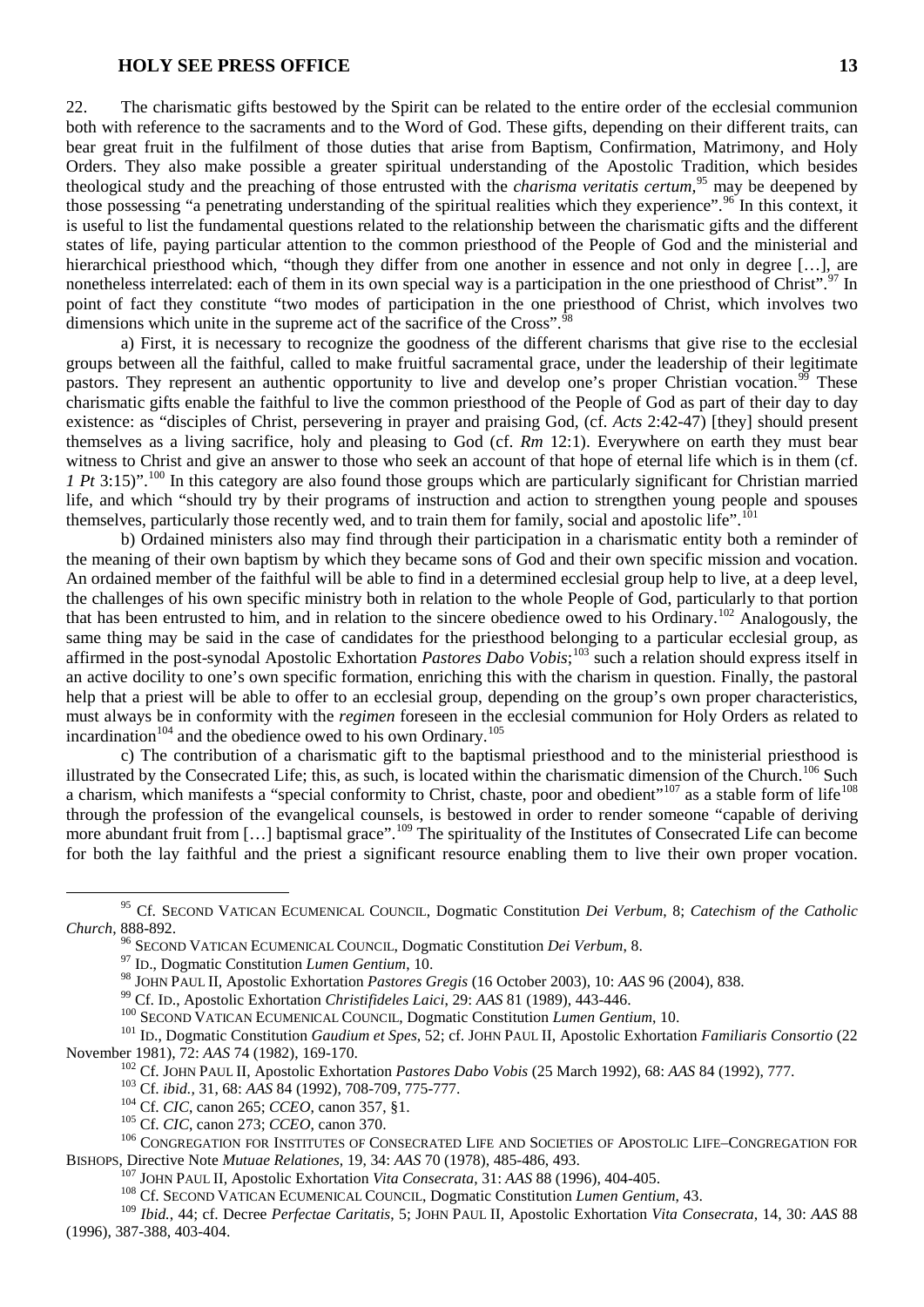Furthermore, not infrequently, members of an Institute of Consecrated Life, with the necessary consent of their proper superiors,<sup>[110](#page-13-0)</sup> can find in relation to the new groups an important aid in living their own vocations, and in turn offer "the faithful, joyful and charismatic witness of consecrated life", $111$  thus bringing about a reciprocal enrichment.

d) Finally, it is significant that the spirit of the evangelical counsels is also commended by the Magisterium to every ordained minister.<sup>[112](#page-13-2)</sup> Even celibacy, required of priests in the venerable Latin tradition,<sup>[113](#page-13-3)</sup> is clearly aligned with the charismatic gifts; it is not primarily functional; rather it "is really a special way of conforming oneself to Christ's own way of life",<sup>[114](#page-13-4)</sup> in which the full offering of oneself in relation to the mission conferred by the sacrament of Holy Orders is realized.<sup>[115](#page-13-5)</sup>

### *Forms of ecclesial recognition*

23. The present document is intended to clarify the theological and ecclesiological place of the new ecclesial groups in the light of the relationship between the hierarchical and charismatic gifts. It is hoped this will contribute to the concrete identification of the most adequate means of their ecclesial recognition. The present *Code of Canon Law* provides different juridical means of recognition for the new ecclesial entities that pertain to the charismatic gifts. These means should be attentively considered,[116](#page-13-6) avoiding precedents that do not give adequate consideration to both fundamental principles of law and the nature and particularity of the diverse charismatic entities.

From the point of view of the relationship between hierarchical and charismatic gifts, it is necessary to observe two fundamental criteria that must be seen as inseparable: a) respect for the particularity of individual charismatic groups, avoiding juridical straitjackets that deaden the novelty which is born from the specific experience. In such a way, one avoids the danger that the various charisms might be considered as undistinguished resources within the Church; b) respect for the fundamental ecclesial *regimen*, this way favoring the effective insertion of the charismatic gifts into the life of both the particular and universal Church. Thus, any danger that the charismatic entities might be considered in some way as running parallel to the ecclesial life or not ordered in relation to the hierarchical gifts is avoided.

#### **CONCLUSION**

24. Awaiting the outpouring of the Holy Spirit, the first disciples were assiduous and united in prayer with Mary, the mother of Jesus (cf. *Acts* 1:14). She had perfectly accepted and made fruitful the singular grace with which she had been superabundantly enriched by the most Holy Trinity: most importantly, the grace of being the Mother of God. All of the Church's children can admire her complete docility to the action of the Holy Spirit: faultless docility in faith and transparent humility. Mary, therefore, testifies fully to the obedient and faithful reception of every gift of the Holy Spirit. Moreover, as the Second Vatican Council teaches, the Virgin Mary, by her maternal charity, "cares for the brethren of her Son, who still journey on earth surrounded by dangers and cares, until they are led into the happiness of their true home".<sup>[117](#page-13-7)</sup> Since she "let herself be guided by the Holy Spirit on a journey of faith towards a destiny of service and fruitfulness, today we look to her and ask her to help us proclaim the message of salvation to all and to enable new disciples to become evangelizers in turn".<sup>[118](#page-13-8)</sup> For this reason, Mary is recognized as the Mother of the Church and we, full of confidence, have recourse to her so that, through her efficacious help and powerful intercession, the charisms, abundantly bestowed by the Holy Spirit among the

<span id="page-13-1"></span><span id="page-13-0"></span><sup>&</sup>lt;sup>110</sup> Cf. *CIC*, canon 307, §3; *CCEO*, canon 578, §3.<br><sup>111</sup> CONGREGATION FOR INSTITUTES OF CONSECRATED LIFE AND SOCIETIES OF APOSTOLIC LIFE, Instruction *Ripartire*<br>*Da Cristo* (19 May 2002), 30: *Enchiridion Vaticanum*,

<span id="page-13-4"></span><span id="page-13-3"></span><span id="page-13-2"></span><sup>&</sup>lt;sup>112</sup> Cf. JOHN PAUL II, Apostolic Exhortation *Pastores Dabo Vobis*, 27-30: AAS 84 (1992), 700-707.<br><sup>113</sup> Cf. PAUL VI, Encyclical Letter *Sacerdotalis Caelibatus* (24 June 1967): AAS 59 (1967), 657-697.<br><sup>114</sup> BENEDICT XVI

<span id="page-13-6"></span><span id="page-13-5"></span><sup>&</sup>lt;sup>116</sup> The most simple juridical form for the recognition of ecclesial entities of a charismatic nature at the present time appears to be that of a private association of the Christian faithful (cf. *CIC*, canons 321-326; *CCEO*, canons 573, §2-583). Nonetheless, it is worthwhile considering the other juridical forms with their proper specific characteristics, for example public associations of the Christian faithful (cf. *CIC*, canons 573-730; *CCEO*, canons 573, §1-583), clerical associations of the Christian faithful (cf. *CIC*, canon 302), Institutes of Consecrated Life (cf. *CIC*, canons 573-730; *CCEO*, canons 410-571), Societies of Apostolic Life (cf. CIC, canons 731-746; CCEO, canon 572) and Personal Prelatures (cf. CIC, canons 294-297).<br><sup>117</sup> SECOND VATICAN ECUMENICAL COUNCIL, Dogmatic Constitution *Lumen Gentium*, 62.<br><sup>118</sup> FRANCIS, A

<span id="page-13-8"></span><span id="page-13-7"></span>